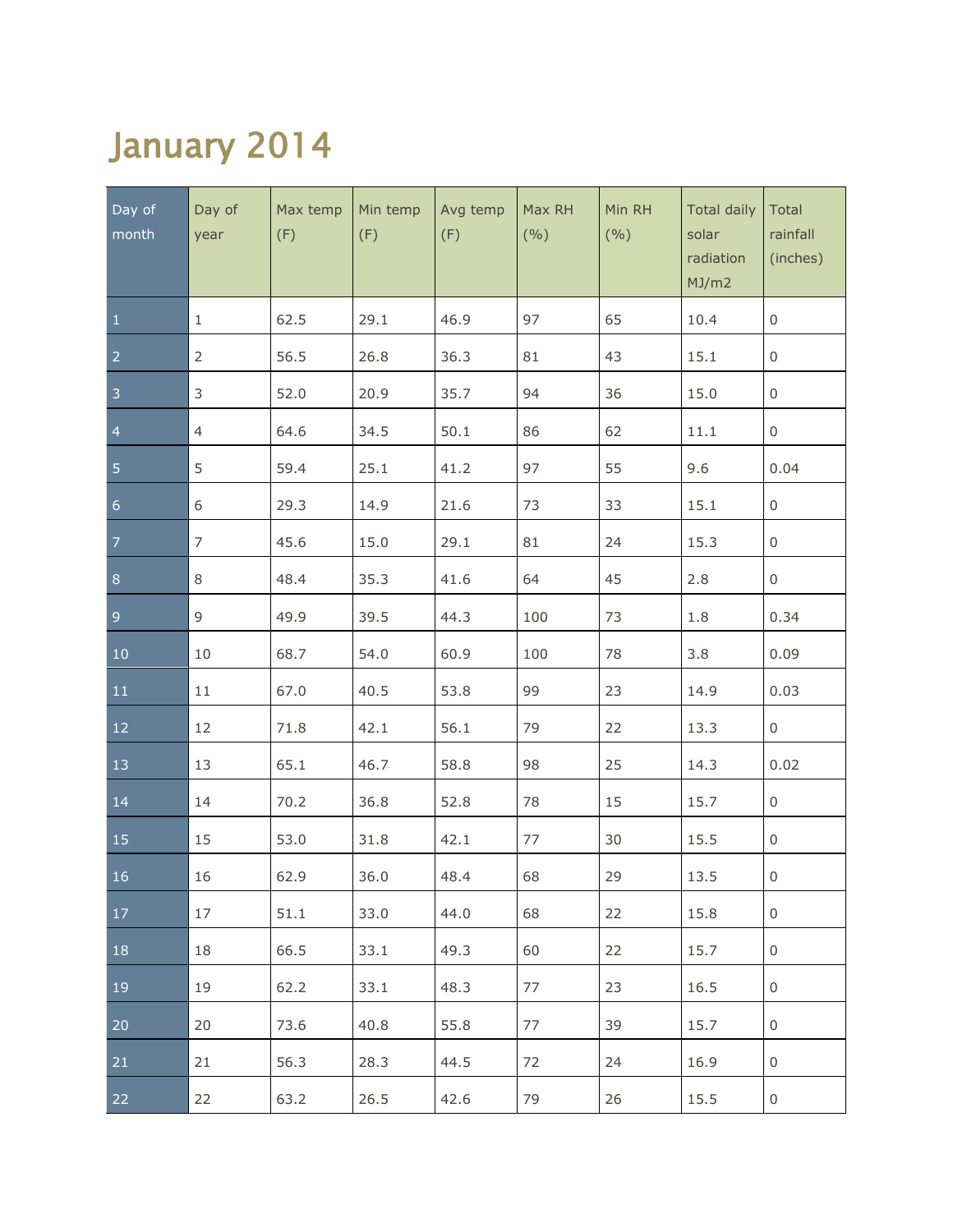| 23 | 23 | 43.9 | 31.7 | 38.4 | 73 | 33 | 2.8  | $\mathbf 0$    |
|----|----|------|------|------|----|----|------|----------------|
| 24 | 24 | 42.2 | 26.8 | 32.4 | 60 | 19 | 16.0 | $\mathbf 0$    |
| 25 | 25 | 63.5 | 27.2 | 42.6 | 72 | 28 | 15.9 | $\overline{0}$ |
| 26 | 26 | 68.7 | 42.5 | 53.3 | 70 | 30 | 6.8  | $\mathbf 0$    |
| 27 | 27 | 51.8 | 37.7 | 45.4 | 91 | 23 | 15.2 | $\mathbf 0$    |
| 28 | 28 | 37.0 | 25.0 | 31.4 | 66 | 26 | 16.6 | $\mathbf 0$    |
| 29 | 29 | 44.7 | 18.2 | 30.5 | 76 | 21 | 15.5 | $\mathbf 0$    |
| 30 | 30 | 52.6 | 25.1 | 38.8 | 83 | 45 | 8.1  | $\mathbf 0$    |
| 31 | 31 | 70.5 | 49.2 | 58.7 | 93 | 65 | 8.2  | 0              |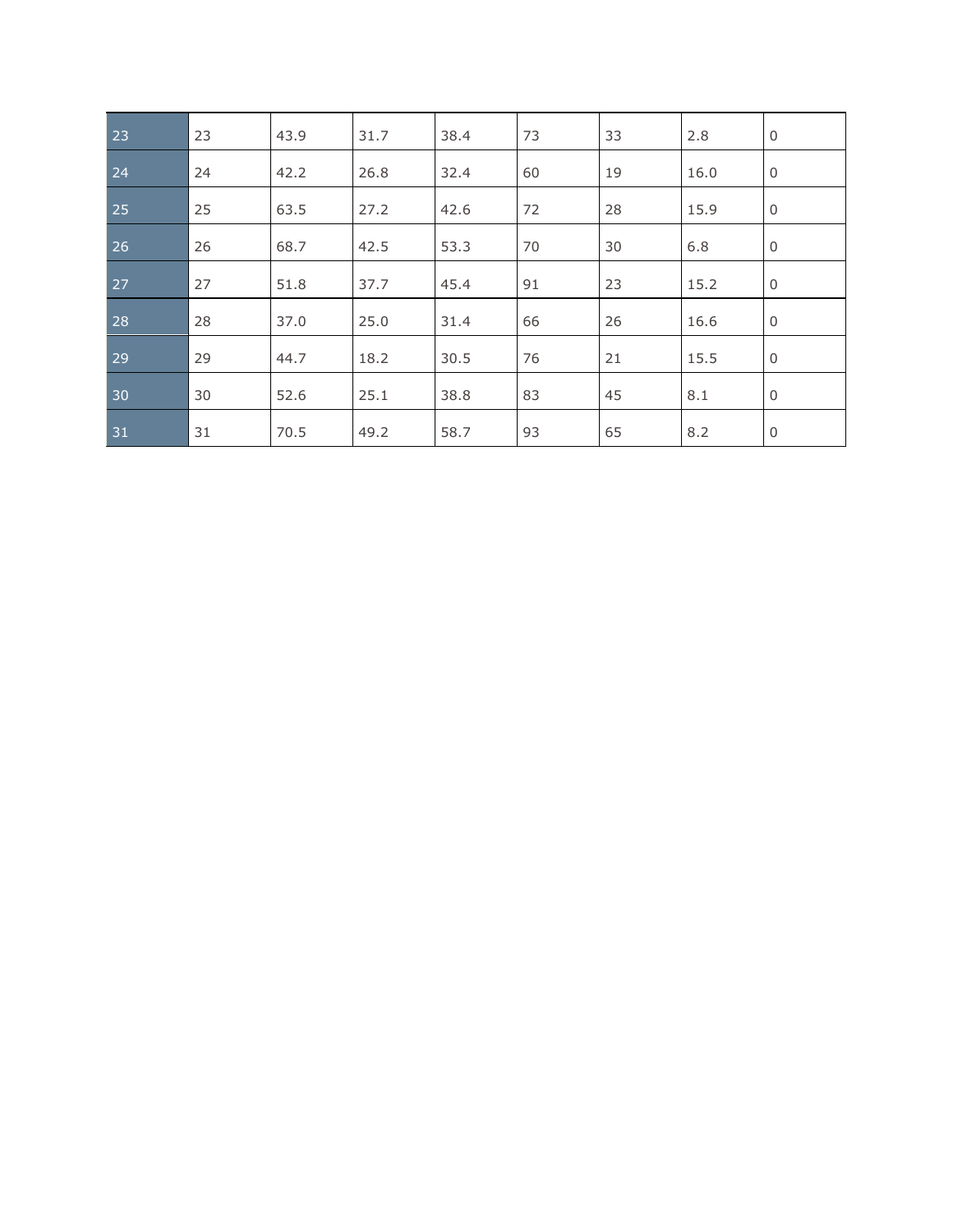## February 2014

| Day of<br>month | Day of<br>Year | Max temp<br>(F) | Min temp<br>(F) | Avg temp<br>(F) | Max RH<br>(9/0) | Min RH<br>(9/0) | <b>Total daily</b><br>solar<br>radiation<br>MJ/m2 | Total<br>rainfall<br>(inches) |
|-----------------|----------------|-----------------|-----------------|-----------------|-----------------|-----------------|---------------------------------------------------|-------------------------------|
| $\mathbf{1}$    | 32             | 67.8            | 45.9            | 60.5            | 98              | 82              | 3.6                                               | 0.21                          |
| $\overline{2}$  | 33             | 44.9            | 34.4            | 37.7            | 98              | 96              | 1.2                                               | 0.66                          |
| $\overline{3}$  | 34             | 39.8            | 32.8            | 36.2            | 99              | 89              | 4.5                                               | $\mathsf{O}\xspace$           |
| $\overline{4}$  | 35             | 43.0            | 34.8            | 38.0            | 99              | 93              | 2.8                                               | 0.59                          |
| 5               | 36             | 38.6            | 28.1            | 33.6            | 99              | 63              | 11.5                                              | $\mathsf{O}\xspace$           |
| $\overline{6}$  | 37             | 31.5            | 23.1            | 27.9            | 80              | 67              | 7.8                                               | $\mathsf{O}\xspace$           |
| $\overline{7}$  | 38             | 36.0            | 29.0            | 31.7            | 97              | 68              | 5.8                                               | 0.01                          |
| $\bf 8$         | 39             | 51.5            | 32.3            | 39.3            | 98              | 77              | 7.9                                               | 0.07                          |
| $\overline{9}$  | 40             | 56.9            | 35.1            | 45.7            | 99              | 70              | 7.0                                               | $\mathsf{O}\xspace$           |
| $10\,$          | 41             | 43.0            | 33.8            | 36.2            | 99              | 77              | 1.7                                               | 0.02                          |
| 11              | 42             | 34.8            | 27.8            | 31.9            | 96              | 62              | 4.9                                               | 0.32                          |
| 12              | 43             | 48.2            | 27.8            | 34.9            | 95              | 42              | 15.5                                              | 0.23                          |
| 13              | 44             | 62.4            | 28.0            | 45.0            | 96              | 41              | 18.5                                              | $\mathsf{O}\xspace$           |
| 14              | 45             | 70.5            | 41.6            | 54.5            | 96              | 34              | 18.5                                              | $\mathsf{O}$                  |
| 15              | 46             | 67.3            | 32.3            | 49.8            | 94              | 25              | 18.0                                              | $\mathsf{O}$                  |
| 16              | 47             | 74.1            | 46.6            | 59.6            | 89              | 52              | 15.1                                              | $\mathsf{O}\xspace$           |
| 17              | 48             | 77.0            | 50.8            | 66.4            | 89              | 25              | 14.5                                              | $\boldsymbol{0}$              |
| 18              | 49             | 75.8            | 45.6            | 60.6            | 91              | 52              | 11.2                                              | $\,0\,$                       |
| 19              | 50             | 76.1            | 61.6            | 67.8            | 98              | 58              | 8.5                                               | 0                             |
| 20              | 51             | 77.6            | 50.5            | 67.5            | 86              | 28              | 10.1                                              | $\boldsymbol{0}$              |
| 21              | 52             | 67.0            | 33.7            | 50.6            | 92              | 17              | 21.2                                              | $\mathbf 0$                   |
| 22              | 53             | 73.2            | 43.9            | 57.8            | 70              | 22              | 18.8                                              | $\mathbf 0$                   |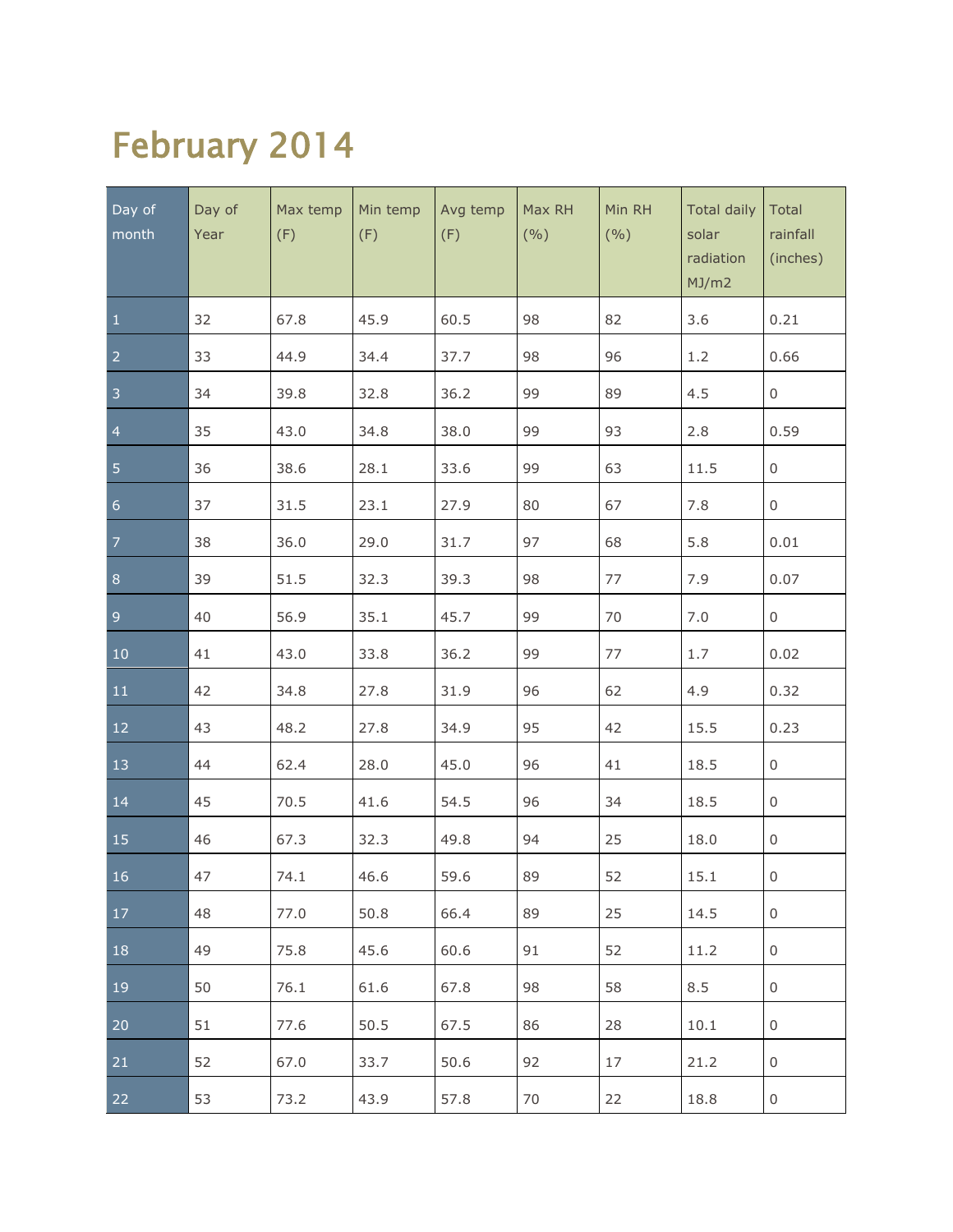| 23        | 54 | 76.9 | 55.1 | 64.4 | 88 | 55 | 13.6 | $\mathbf 0$    |
|-----------|----|------|------|------|----|----|------|----------------|
| 24        | 55 | 63.3 | 44.9 | 54.6 | 81 | 62 | 9.0  | 0              |
| 25        | 56 | 57.9 | 44.7 | 50.9 | 97 | 79 | 3.7  | 0.15           |
| 26        | 57 | 45.1 | 29.2 | 39.2 | 96 | 50 | 11.5 | 0.02           |
| 27        | 58 | 56.4 | 21.6 | 39.1 | 88 | 24 | 23.0 | $\overline{0}$ |
| <b>28</b> | 59 | 62.5 | 36.8 | 49.1 | 98 | 69 | 7.3  | $\mathbf 0$    |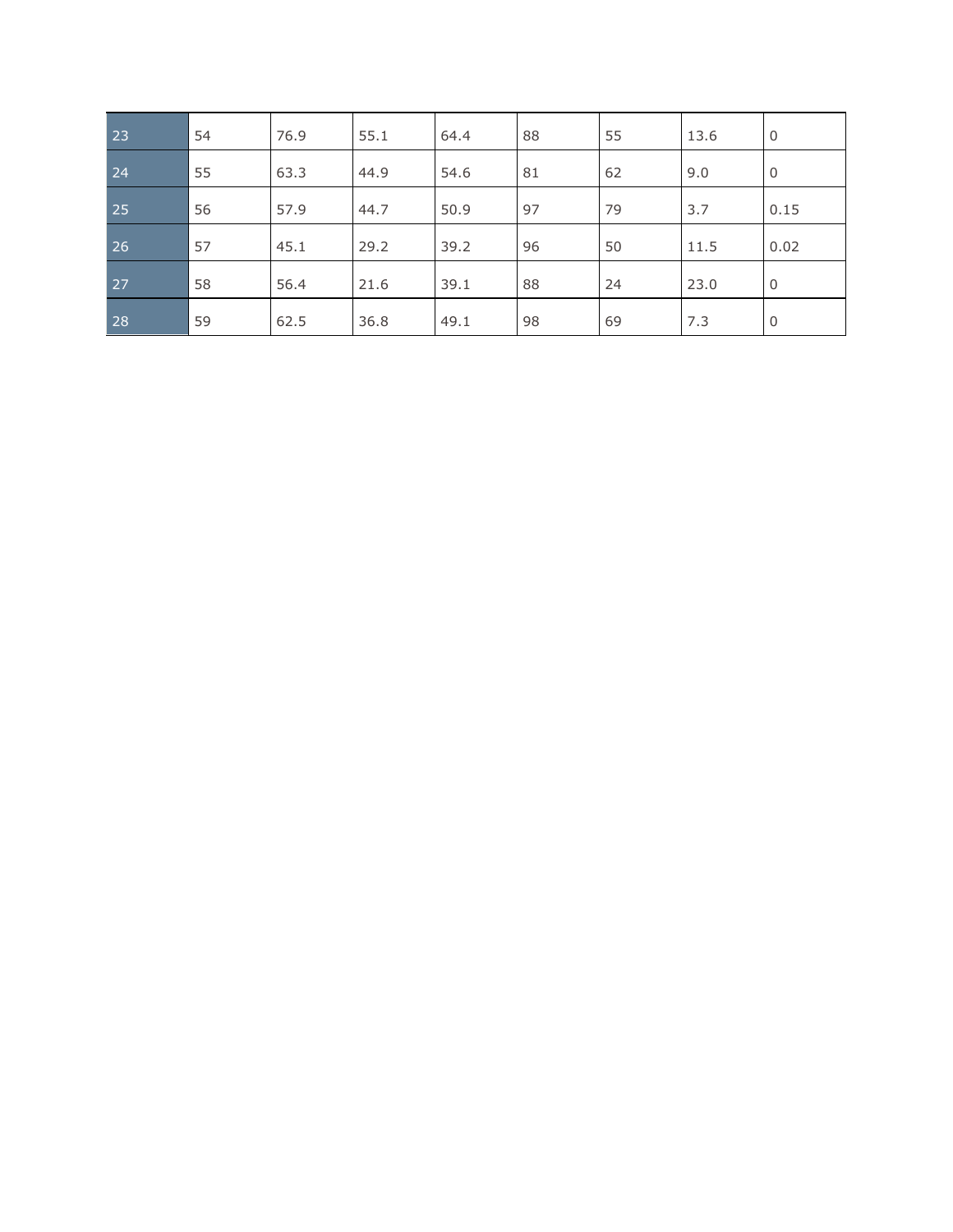### March 2014

| Day of<br>month | Day of<br>Year | Max temp<br>(F) | Min temp<br>(F) | Avg temp<br>(F) | Max RH<br>(9/0) | Min RH<br>(9/0) | <b>Total daily</b><br>solar<br>radiation<br>MJ/m2 | Total<br>rainfall<br>(inches) |
|-----------------|----------------|-----------------|-----------------|-----------------|-----------------|-----------------|---------------------------------------------------|-------------------------------|
| $\mathbf{1}$    | 60             | 77.0            | 60.8            | 68.4            | 98              | 63              | 14.1                                              | $\boldsymbol{0}$              |
| $\overline{a}$  | 61             | 69.1            | 23.1            | 47.8            | 98              | 87              | 1.5                                               | 1.31                          |
| $\overline{3}$  | 62             | 24.9            | 17.0            | 21.1            | 95              | 90              | 4.5                                               | 0                             |
| $\overline{4}$  | 63             | 37.8            | 24.9            | 29.6            | 98              | 89              | 8.3                                               | 0.22                          |
| 5               | 64             | 43.9            | 25.8            | 36.0            | 98              | 83              | 7.0                                               | $\mathsf{O}\xspace$           |
| $\overline{6}$  | 65             | 57.8            | 39.1            | 45.9            | 96              | 38              | 22.2                                              | 0                             |
| $\overline{7}$  | 66             | 65.4            | 30.1            | 48.7            | 98              | 40              | 18.0                                              | $\boldsymbol{0}$              |
| $\bf 8$         | 67             | 59.2            | 44.0            | 51.6            | 96              | 80              | 3.7                                               | 0.28                          |
| $\overline{9}$  | 68             | 54.0            | 38.4            | 44.9            | 99              | 84              | 7.4                                               | 0.03                          |
| $10\,$          | 69             | 74.8            | 39.0            | 56.9            | 100             | 43              | 21.8                                              | $\mathsf{O}$                  |
| 11              | 70             | 76.3            | 52.9            | 63.7            | 99              | 48              | 20.6                                              | $\boldsymbol{0}$              |
| 12              | 71             | 60.6            | 42.0            | 54.1            | 90              | 26              | 24.8                                              | $\boldsymbol{0}$              |
| 13              | 72             | 67.5            | 32.8            | 50.7            | 85              | 27              | 25.0                                              | $\mathsf{O}$                  |
| 14              | 73             | 68.4            | 40.8            | 56.3            | 92              | 56              | 11.8                                              | $\mathsf{O}$                  |
| 15              | 74             | 66.8            | 57.7            | 61.9            | 98              | 83              | 4.6                                               | 0.64                          |
| 16              | 75             | 57.7            | 40.9            | 49.6            | 99              | 78              | $6.0$                                             | 0.01                          |
| 17              | 76             | 60.8            | 37.0            | 46.5            | 90              | 47              | 21.6                                              | 0                             |
| 18              | 77             | 76.7            | 43.6            | 59.5            | 92              | 39              | 24.8                                              | $\boldsymbol{0}$              |
| 19              | 78             | 62.9            | 45.5            | 56.5            | 87              | 43              | 21.2                                              | $\boldsymbol{0}$              |
| 20              | 79             | 71.9            | 37.5            | 54.8            | 95              | 21              | 25.7                                              | $\boldsymbol{0}$              |
| 21              | 80             | 79.0            | 46.2            | 63.8            | 85              | 42              | 21.8                                              | 0                             |
| 22              | 81             | 76.1            | 60.7            | 67.0            | 97              | 69              | 13.4                                              | $\boldsymbol{0}$              |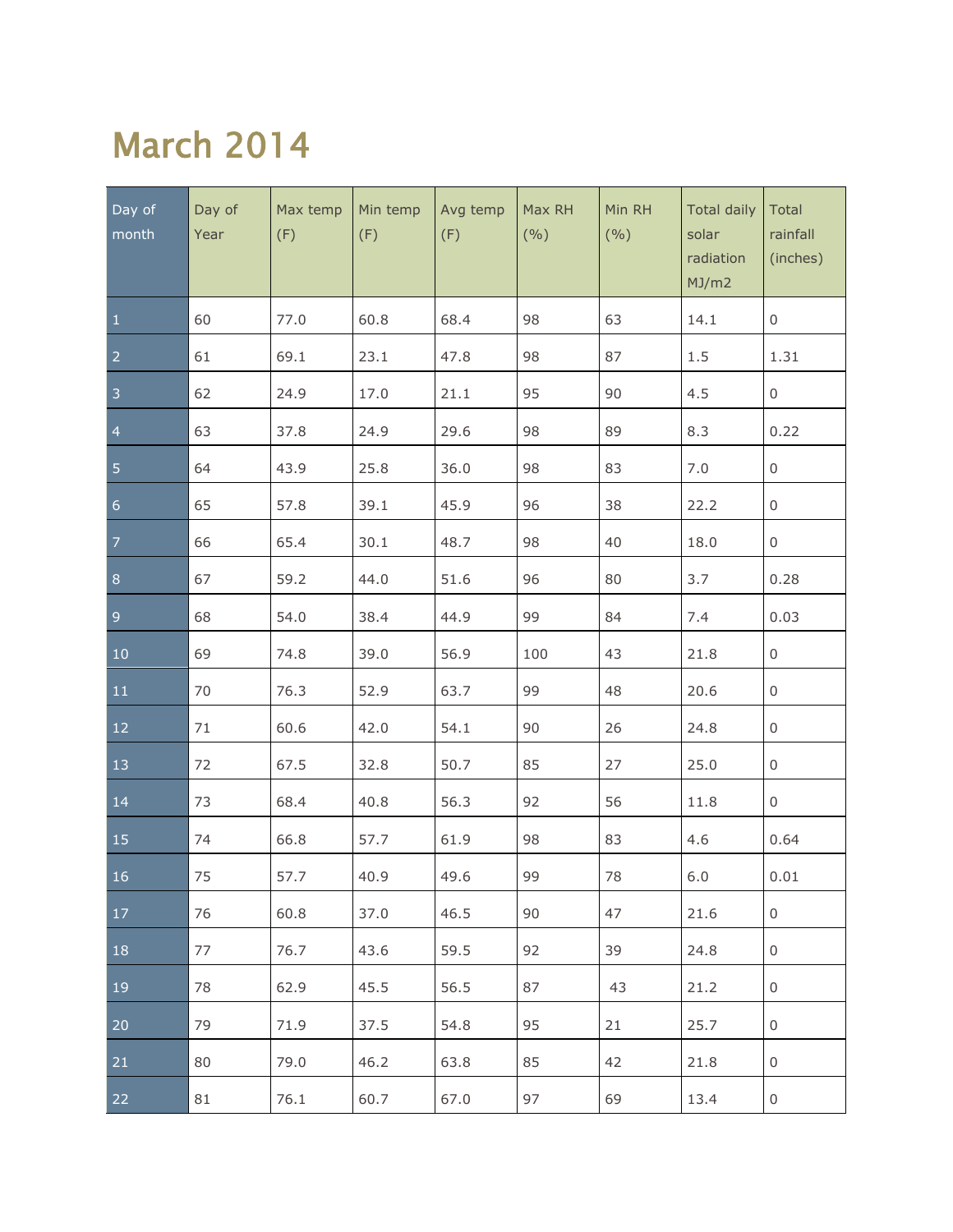| 23 | 82 | 63.8 | 44.5 | 53.8 | 97 | 55 | 11.3 | $\mathbf 0$ |
|----|----|------|------|------|----|----|------|-------------|
| 24 | 83 | 65.0 | 36.3 | 50.7 | 98 | 35 | 23.9 | $\mathbf 0$ |
| 25 | 84 | 62.8 | 38.7 | 50.0 | 88 | 26 | 27.0 | $\mathbf 0$ |
| 26 | 85 | 63.3 | 36.9 | 50.7 | 91 | 35 | 12.6 | $\mathbf 0$ |
| 27 | 86 | 68.6 | 53.5 | 62.1 | 99 | 82 | 5.0  | 0.10        |
| 28 | 87 | 83.3 | 59.3 | 69.7 | 98 | 55 | 13.1 | 0.44        |
| 29 | 88 | 72.7 | 47.9 | 59.6 | 95 | 27 | 27.1 | $\mathbf 0$ |
| 30 | 89 | 75.8 | 39.3 | 59.0 | 95 | 33 | 27.0 | $\mathbf 0$ |
| 31 | 90 | 78.5 | 51.5 | 64.6 | 92 | 46 | 20.1 | $\mathbf 0$ |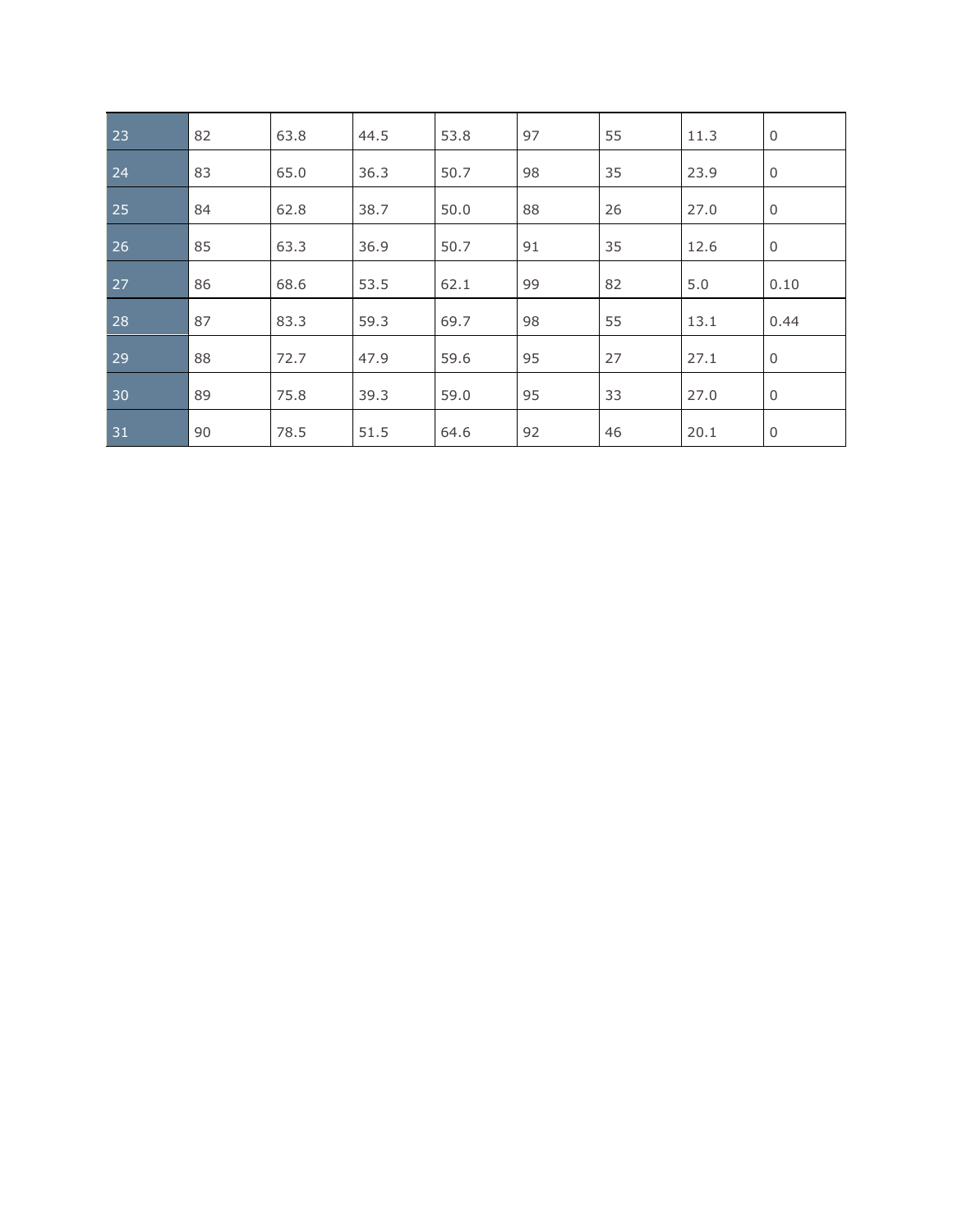# April 2014

| Day of<br>month | Day of<br>Year | Max temp<br>(F) | Min temp<br>(F) | Avg temp<br>(F) | Max RH<br>(9/0) | Min RH<br>(9/0) | <b>Total daily</b><br>solar<br>radiation<br>MJ/m2 | Total<br>rainfall<br>(inches) |
|-----------------|----------------|-----------------|-----------------|-----------------|-----------------|-----------------|---------------------------------------------------|-------------------------------|
| $\mathbf{1}$    | 91             | 78.3            | 63.2            | 69.4            | 92              | 67              | 12.8                                              | $\boldsymbol{0}$              |
| $\overline{2}$  | 92             | 79.6            | 68.1            | 72.7            | 96              | 71              | 8.4                                               | 0                             |
| $\overline{3}$  | 93             | 81.9            | 71.2            | 75.6            | 96              | 61              | 15.9                                              | 0                             |
| $\overline{4}$  | 94             | 74.2            | 49.0            | 58.3            | 85              | 36              | 27.9                                              | 0.08                          |
| $\overline{5}$  | 95             | 57.4            | 47.4            | 51.3            | 91              | 57              | 9.2                                               | 0.01                          |
| $\overline{6}$  | 96             | 51.0            | 47.0            | 48.7            | 99              | 87              | $1.5\,$                                           | 1.33                          |
| $\overline{7}$  | 97             | 58.6            | 48.3            | 52.2            | 99              | 75              | 9.6                                               | $\boldsymbol{0}$              |
| $\bf 8$         | 98             | 66.9            | 46.0            | 56.7            | 97              | 29              | 25.9                                              | 0.03                          |
| $\mathsf 9$     | 99             | 77.7            | 39.9            | 60.1            | 95              | 25              | 27.9                                              | $\boldsymbol{0}$              |
| $10\,$          | 100            | 82.7            | 53.2            | 68.2            | 88              | 41              | 26.1                                              | $\boldsymbol{0}$              |
| 11              | 101            | 81.0            | 59.4            | 69.3            | 95              | 54              | 23.8                                              | $\mathsf{O}$                  |
| 12              | 102            | 81.7            | 63.9            | 71.6            | 90              | 55              | 21.1                                              | $\mathsf{O}$                  |
| 13              | 103            | 74.9            | 65.0            | 69.4            | 96              | 81              | 8.0                                               | 0.02                          |
| 14              | 104            | 71.2            | 40.8            | 53.6            | 98              | 71              | 6.1                                               | 0.10                          |
| 15              | 105            | 60.9            | 31.0            | 47.1            | 94              | 29              | 30.4                                              | $\mathsf{O}$                  |
| 16              | 106            | 65.7            | 37.5            | 51.5            | 93              | 33              | 27.1                                              | $\mathsf{O}\xspace$           |
| 17              | 107            | 68.7            | 39.9            | 55.6            | 97              | 55              | 18.5                                              | 0                             |
| 18              | 108            | 74.7            | 54.3            | 63.3            | 93              | 42              | 26.6                                              | 0                             |
| 19              | 109            | 79.2            | 48.1            | 64.6            | 99              | 45              | 24.1                                              | 0                             |
| 20              | 110            | 80.6            | 58.7            | 69.7            | 93              | 48              | 20.1                                              | 0                             |
| 21              | 111            | 75.8            | 59.2            | 68.5            | 94              | 73              | 12.9                                              | 0                             |
| 22              | 112            | 82.1            | 57.8            | 69.3            | 99              | 48              | 26.7                                              | $\mathbf 0$                   |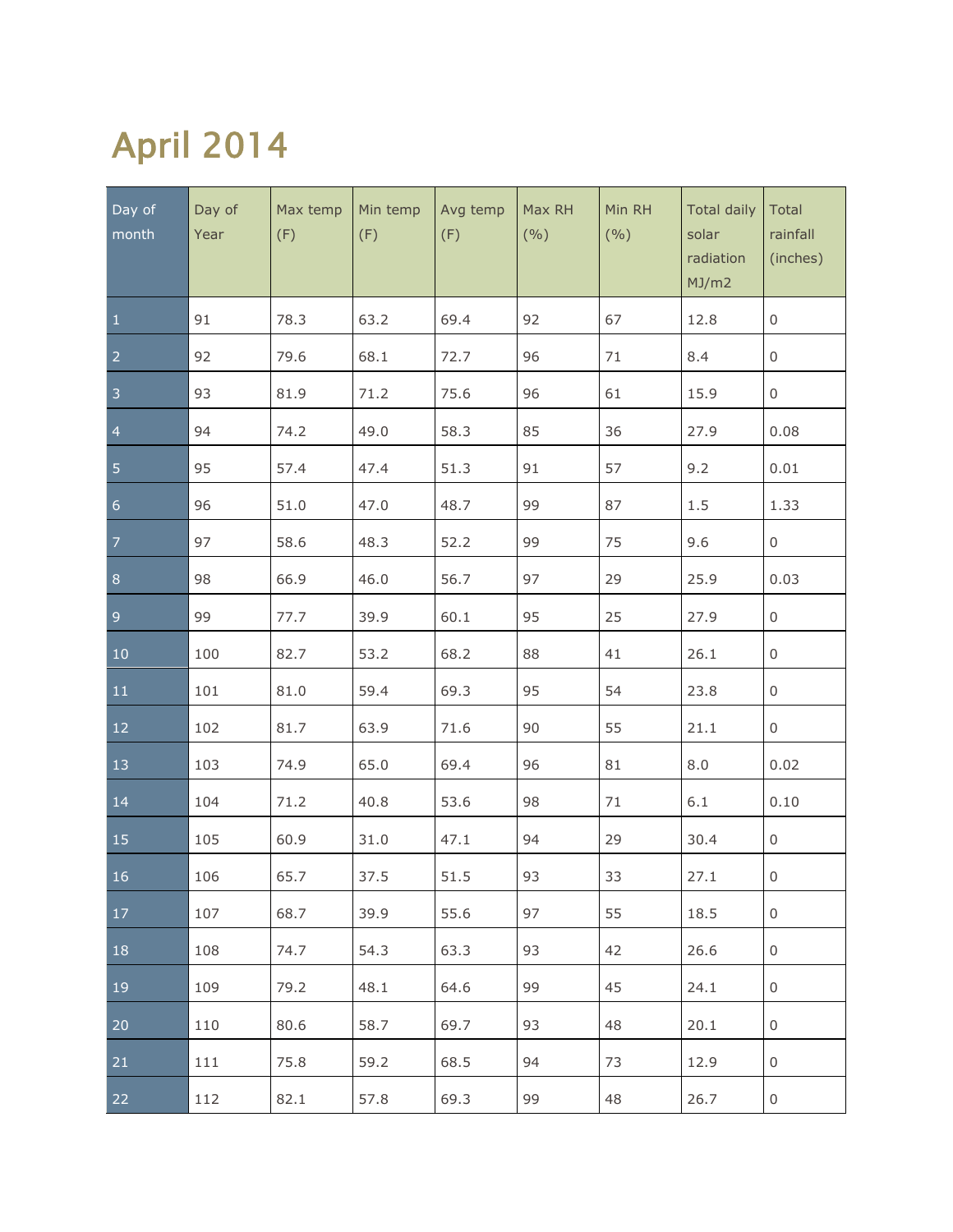| 23 | 113 | 85.6 | 56.8 | 72.0 | 99 | 42 | 27.2 | $\mathbf 0$ |
|----|-----|------|------|------|----|----|------|-------------|
| 24 | 114 | 81.4 | 62.0 | 72.3 | 94 | 59 | 18.6 | $\mathbf 0$ |
| 25 | 115 | 81.9 | 47.9 | 66.3 | 94 | 18 | 30.7 | $\mathbf 0$ |
| 26 | 116 | 86.0 | 56.9 | 71.8 | 96 | 60 | 21.8 | $\mathbf 0$ |
| 27 | 117 | 82.9 | 72.1 | 77.4 | 90 | 65 | 11.1 | $\mathbf 0$ |
| 28 | 118 | 82.3 | 56.8 | 73.2 | 94 | 25 | 28.6 | $\mathbf 0$ |
| 29 | 119 | 77.1 | 51.4 | 64.8 | 91 | 24 | 29.4 | $\mathbf 0$ |
| 30 | 120 | 64.9 | 44.6 | 54.5 | 89 | 42 | 28.4 | 0           |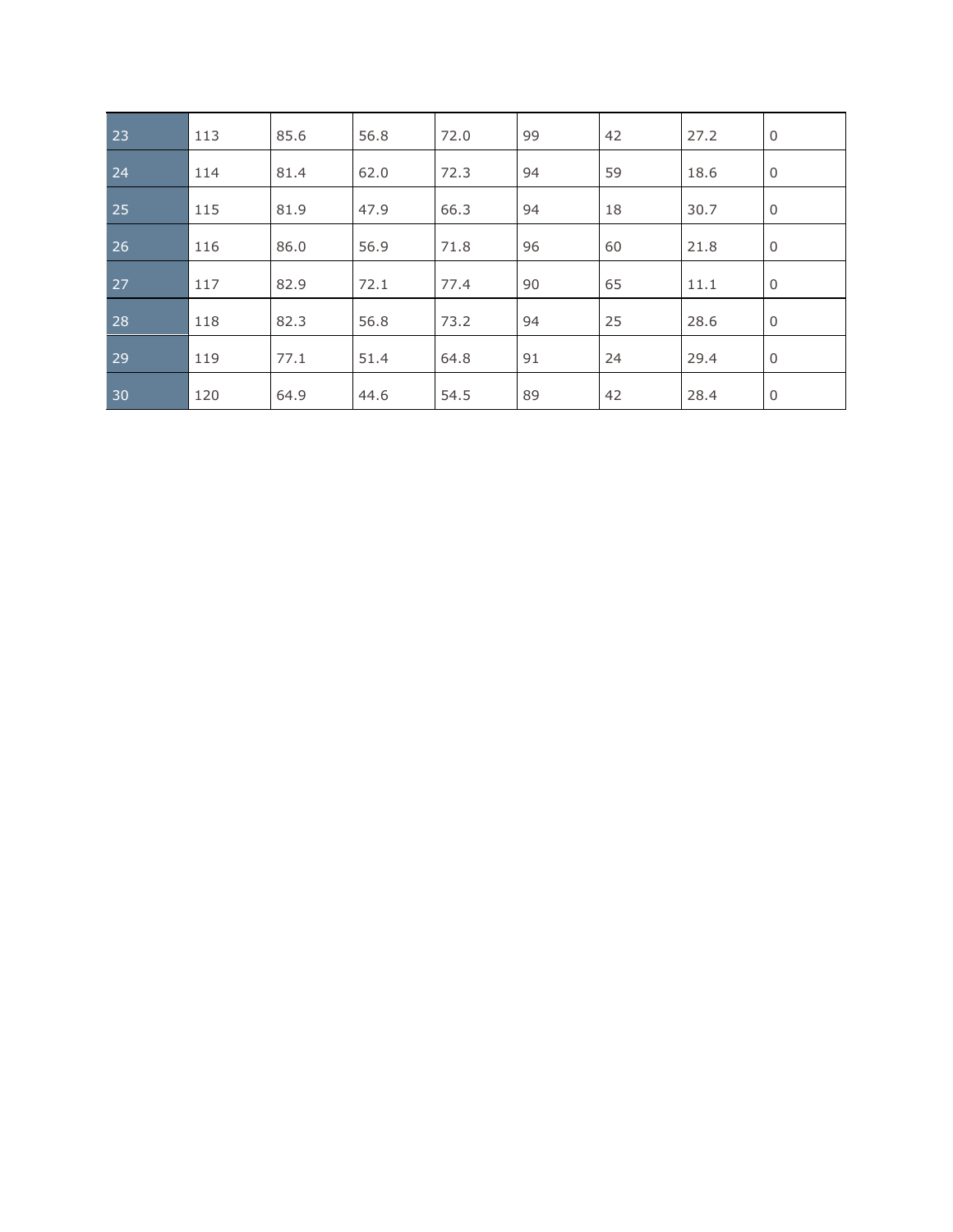### May 2014

| Day of<br>month  | Day of<br>Year | Max temp<br>(F) | Min temp<br>(F) | Avg temp<br>(F) | Max RH<br>(9/0) | Min RH<br>(9/0) | <b>Total daily</b><br>solar<br>radiation<br>MJ/m2 | Total<br>rainfall<br>(inches) |
|------------------|----------------|-----------------|-----------------|-----------------|-----------------|-----------------|---------------------------------------------------|-------------------------------|
| $\mathbf{1}$     | 121            | 73.0            | 41.6            | 58.4            | 94              | 27              | 31.5                                              | $\mathsf{O}\xspace$           |
| $\overline{2}$   | 122            | 79.5            | 44.8            | 63.4            | 86              | 19              | 29.1                                              | $\mathsf 0$                   |
| $\overline{3}$   | 123            | 87.0            | 49.3            | 68.0            | 86              | 17              | 31.5                                              | 0                             |
| $\overline{4}$   | 124            | 88.2            | 58.0            | 72.7            | 74              | 25              | 31.3                                              | $\mathsf 0$                   |
| $\overline{5}$   | 125            | 86.2            | 56.3            | 71.7            | 80              | 36              | 31.7                                              | $\boldsymbol{0}$              |
| $6 \overline{6}$ | 126            | 85.9            | 60.6            | 73.0            | 96              | 47              | 27.8                                              | $\boldsymbol{0}$              |
| $\overline{7}$   | 127            | 83.9            | 64.2            | 73.8            | 96              | 53              | 21.6                                              | $\mathsf{O}$                  |
| $\bf 8$          | 128            | 75.2            | 63.7            | 71.3            | 99              | 87              | 3.0                                               | 2.81                          |
| $\overline{9}$   | 129            | 86.1            | 66.9            | 74.7            | 99              | 67              | 18.0                                              | 0.02                          |
| $10\,$           | 130            | 85.6            | 67.0            | 75.6            | 98              | 65              | 20.0                                              | $\mathsf{O}$                  |
| 11               | 131            | 89.1            | 72.0            | 79.5            | 97              | 59              | 19.5                                              | $\mathsf{O}$                  |
| 12               | 132            | 88.0            | 65.3            | 77.5            | 99              | 65              | 18.1                                              | 2.53                          |
| 13               | 133            | 65.3            | 57.6            | 61.3            | 99              | 82              | 9.0                                               | 0.84                          |
| 14               | 134            | 65.7            | 48.1            | 57.2            | 98              | 48              | 19.9                                              | 0.36                          |
| $\overline{15}$  | 135            | 77.1            | 44.3            | 60.7            | 98              | 36              | 31.2                                              | $\mathsf{O}$                  |
| 16               | 136            | 81.8            | 52.8            | 67.2            | 95              | 38              | 30.5                                              | $\mathsf 0$                   |
| 17               | 137            | 82.8            | 54.1            | 69.6            | 88              | 44              | 29.6                                              | 0                             |
| 18               | 138            | 84.0            | 62.4            | 72.6            | 98              | 47              | 26.8                                              | $\,0\,$                       |
| 19               | 139            | 84.1            | 65.0            | 73.9            | 95              | 54              | 24.5                                              | $\,0\,$                       |
| 20               | 140            | 85.9            | 67.6            | 76.0            | 95              | 55              | 25.6                                              | $\,0\,$                       |
| 21               | 141            | 86.9            | 68.6            | 76.6            | 94              | 49              | 27.8                                              | $\,0\,$                       |
| 22               | 142            | 86.1            | 66.8            | 75.7            | 98              | 48              | 23.4                                              | $\,0\,$                       |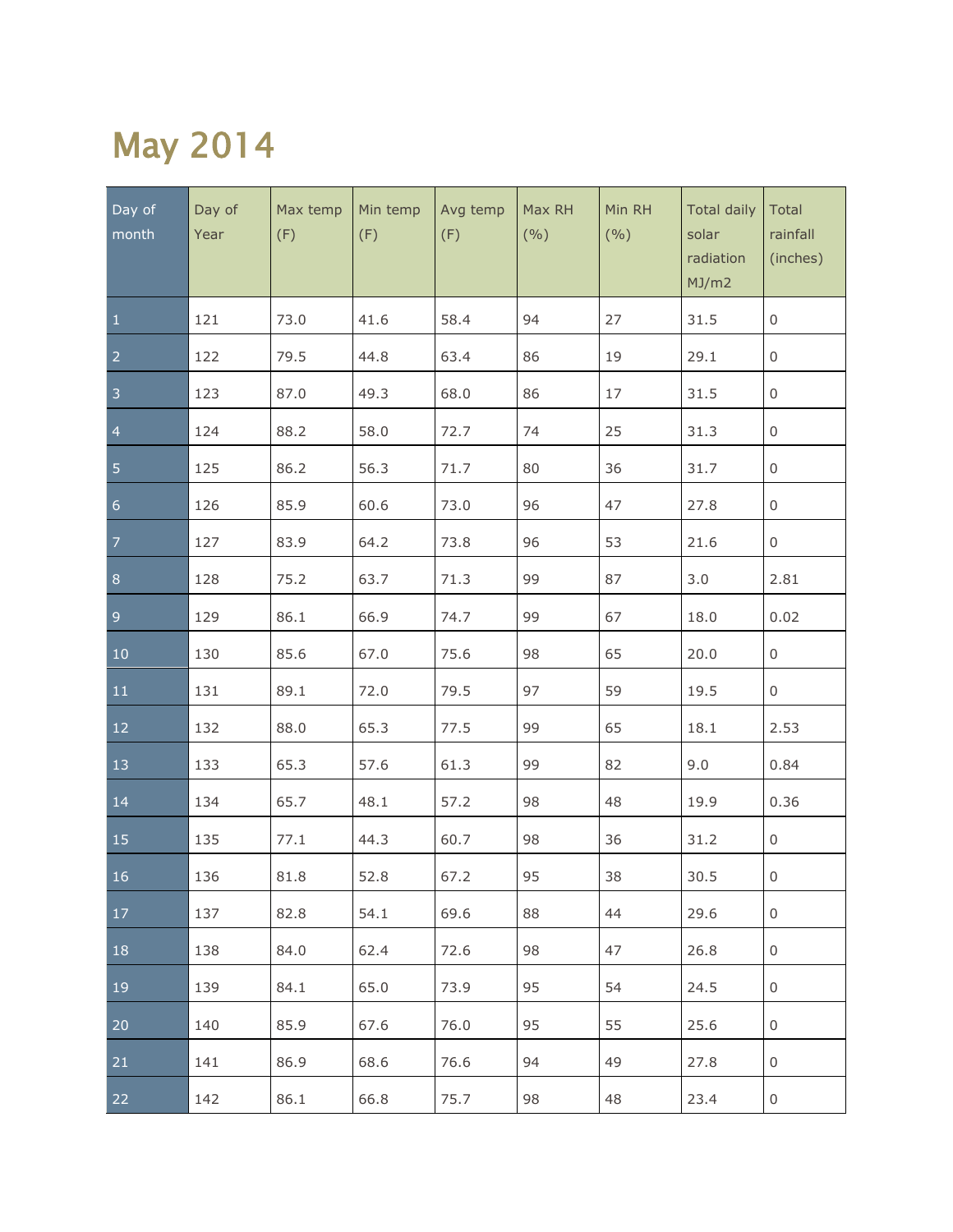| 23 | 143 | 85.3 | 67.0 | 75.0 | 98 | 49 | 22.6 | $\mathbf 0$ |
|----|-----|------|------|------|----|----|------|-------------|
| 24 | 144 | 84.8 | 68.5 | 74.3 | 96 | 50 | 20.9 | $\mathbf 0$ |
| 25 | 145 | 87.1 | 67.6 | 76.3 | 97 | 54 | 22.9 | $\mathbf 0$ |
| 26 | 146 | 84.0 | 65.1 | 73.9 | 98 | 64 | 14.3 | 0.02        |
| 27 | 147 | 77.1 | 64.6 | 70.0 | 98 | 71 | 14.7 | 0.73        |
| 28 | 148 | 79.5 | 65.8 | 70.9 | 99 | 65 | 16.4 | 0.43        |
| 29 | 149 | 84.2 | 63.0 | 72.5 | 99 | 62 | 21.8 | 0.01        |
| 30 | 150 | 83.1 | 69.7 | 74.8 | 98 | 70 | 15.0 | 0.34        |
| 31 | 151 | 82.5 | 70.3 | 74.9 | 99 | 73 | 19.1 | 0.30        |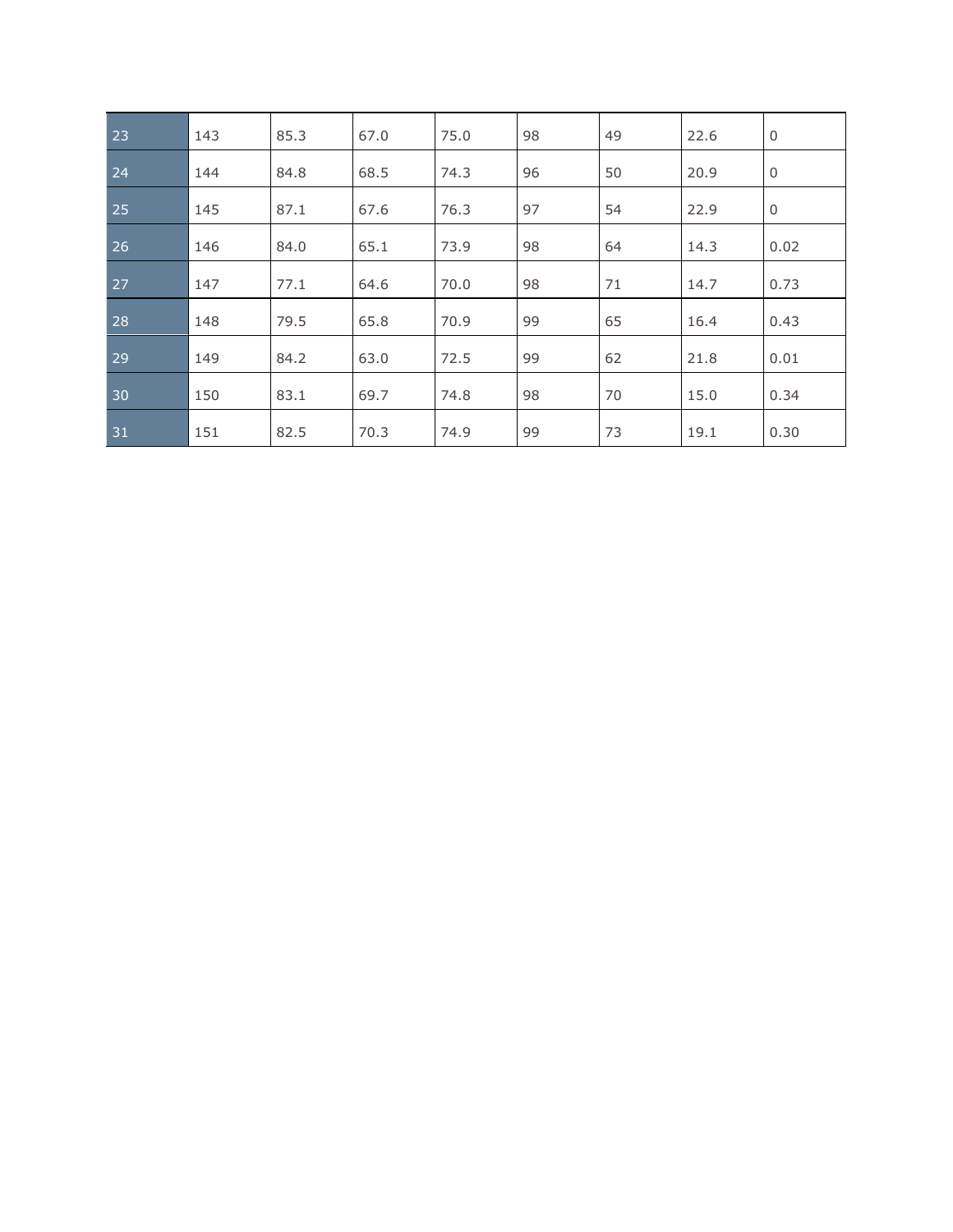## June 2014

| Day of<br>month  | Day of<br>Year | Max temp<br>(F) | Min temp<br>(F) | Avg temp<br>(F) | Max RH<br>(9/0) | Min RH<br>(9/0) | <b>Total daily</b><br>solar<br>radiation<br>MJ/m2 | Total<br>rainfall<br>(inches) |
|------------------|----------------|-----------------|-----------------|-----------------|-----------------|-----------------|---------------------------------------------------|-------------------------------|
| $\mathbf{1}$     | 152            | 86.1            | 69.0            | 77.4            | 99              | 68              | 21.8                                              | $\mathsf{O}\xspace$           |
| $\overline{2}$   | 153            | 87.9            | 73.2            | 79.6            | 96              | 64              | 21.8                                              | $\mathsf 0$                   |
| $\overline{3}$   | 154            | 89.7            | 71.0            | 79.4            | 99              | 58              | 24.5                                              | 0                             |
| $\overline{4}$   | 155            | 88.6            | 72.0            | 79.8            | 98              | 62              | 22.9                                              | $\mathsf 0$                   |
| $\overline{5}$   | 156            | 88.2            | 72.3            | 79.6            | 98              | 68              | 18.0                                              | $\boldsymbol{0}$              |
| $6 \overline{6}$ | 157            | 89.0            | 72.7            | 80.7            | 99              | 61              | 22.7                                              | $\boldsymbol{0}$              |
| $\overline{7}$   | 158            | 93.2            | 74.5            | 83.0            | 95              | 55              | 29.8                                              | $\mathsf{O}$                  |
| $\bf 8$          | 159            | 88.7            | 74.5            | 79.9            | 98              | 66              | 20.5                                              | 0.12                          |
| $\overline{9}$   | 160            | 77.4            | 66.8            | 72.9            | 98              | 85              | 7.1                                               | 1.08                          |
| $10\,$           | 161            | 81.4            | 67.0            | 73.0            | 99              | 58              | 24.3                                              | 0.01                          |
| 11               | 162            | 89.1            | 65.6            | 77.4            | 96              | 48              | 30.3                                              | $\mathsf{O}$                  |
| 12               | 163            | 79.4            | 71.2            | 74.5            | 99              | 73              | 8.1                                               | 0.31                          |
| 13               | 164            | 87.9            | 68.5            | 77.9            | 98              | 57              | 26.7                                              | $\mathsf{O}$                  |
| 14               | 165            | 88.1            | 69.3            | 78.6            | 98              | 62              | 23.2                                              | $\mathsf{O}$                  |
| 15               | 166            | 91.1            | 73.6            | 81.7            | 95              | 55              | 26.7                                              | $\mathsf{O}$                  |
| 16               | 167            | 90.9            | 74.7            | 82.1            | 96              | 57              | 23.3                                              | $\mathsf 0$                   |
| 17               | 168            | 88.8            | 75.7            | 80.7            | 93              | 69              | 18.1                                              | 0.09                          |
| 18               | 169            | 91.5            | 70.8            | 78.2            | 99              | 59              | 18.8                                              | 0.66                          |
| 19               | 170            | 90.6            | 72.8            | 80.7            | 98              | 55              | 25.9                                              | $\,0\,$                       |
| 20               | 171            | 90.8            | 73.0            | 80.8            | 96              | 45              | 25.9                                              | $\,0\,$                       |
| 21               | 172            | 87.8            | 73.3            | 79.9            | 93              | 54              | 22.5                                              | $\,0\,$                       |
| 22               | 173            | 81.2            | 74.8            | 77.6            | 97              | 82              | 7.6                                               | 0.04                          |

L.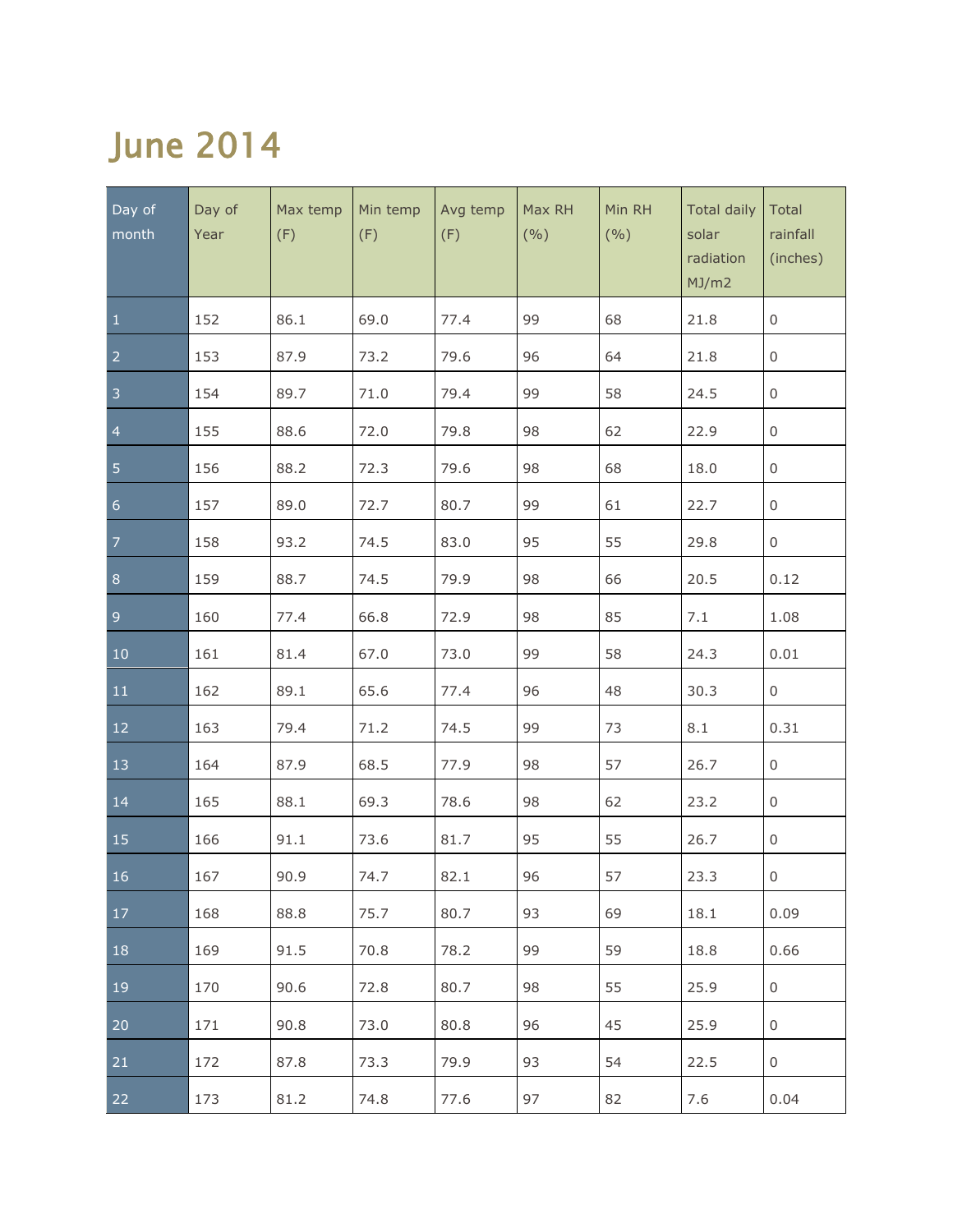| 23 | 174 | 84.6 | 73.5 | 77.7 | 98 | 74 | 14.0 | $\overline{0}$ |
|----|-----|------|------|------|----|----|------|----------------|
| 24 | 175 | 86.7 | 71.4 | 76.3 | 97 | 70 | 14.2 | 0.53           |
| 25 | 176 | 79.9 | 69.3 | 74.3 | 99 | 81 | 11.0 | 0.01           |
| 26 | 177 | 86.0 | 68.9 | 76.3 | 99 | 63 | 20.3 | $\mathbf 0$    |
| 27 | 178 | 86.2 | 71.2 | 77.5 | 97 | 75 | 15.0 | $\mathbf 0$    |
| 28 | 179 | 87.3 | 75.2 | 80.7 | 93 | 66 | 21.1 | 0.13           |
| 29 | 180 | 90.6 | 78.0 | 83.6 | 94 | 62 | 26.4 | $\mathbf 0$    |
| 30 | 181 | 91.0 | 75.2 | 82.5 | 94 | 55 | 27.1 | $\mathbf 0$    |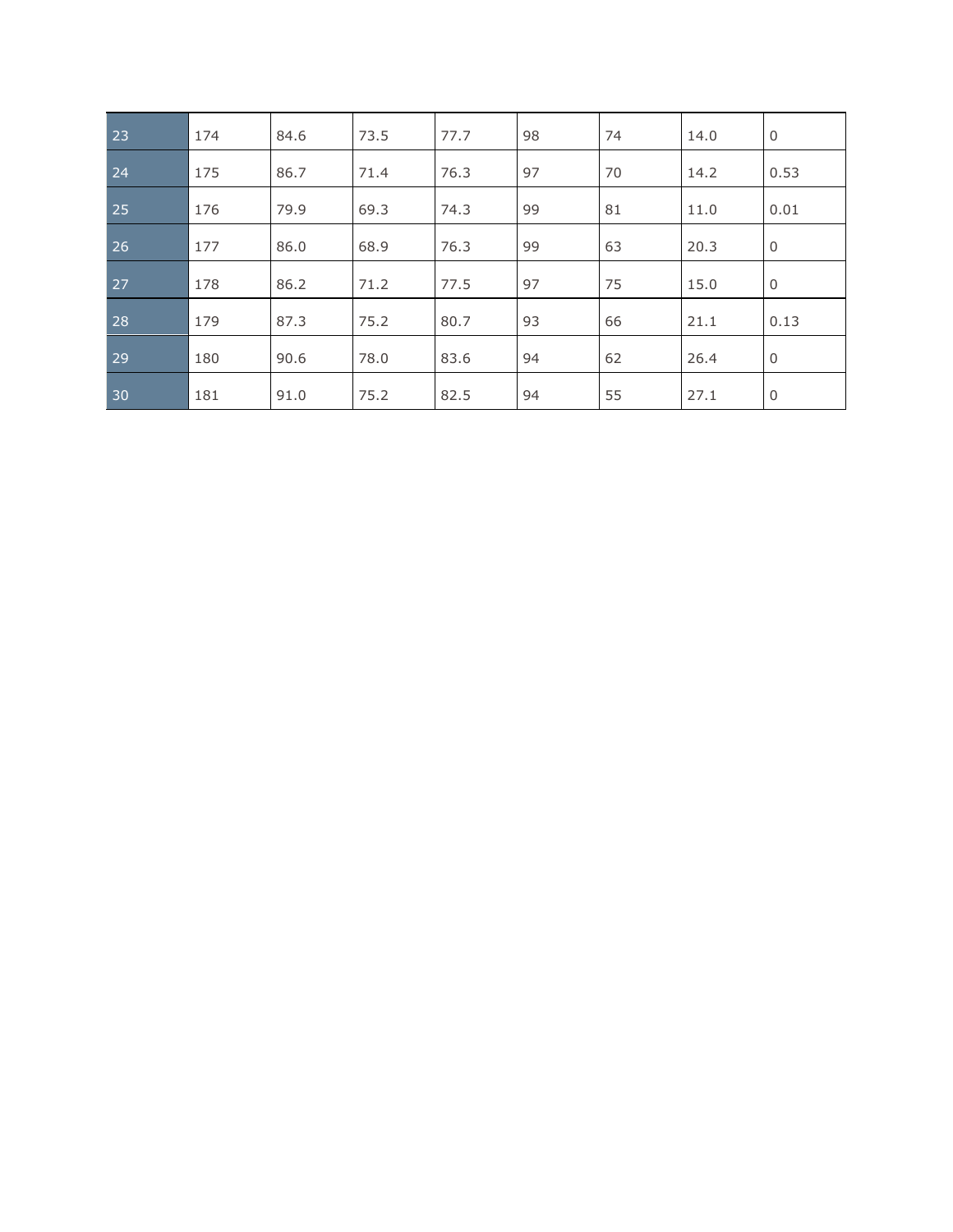# July 2014

| Day of<br>month  | Day of<br>Year | Max temp<br>(F) | Min temp<br>(F) | Avg temp<br>(F) | Max RH<br>(9/0) | Min RH<br>(9/0) | <b>Total daily</b><br>solar<br>radiation<br>MJ/m2 | Total<br>rainfall<br>(inches) |
|------------------|----------------|-----------------|-----------------|-----------------|-----------------|-----------------|---------------------------------------------------|-------------------------------|
| $\mathbf{1}$     | 182            | 91.1            | 72.9            | 81.7            | 97              | 59              | 27.8                                              | $\mathsf{O}\xspace$           |
| $\overline{2}$   | 183            | 91.4            | 72.9            | 81.4            | 98              | 50              | 24.6                                              | $\mathsf 0$                   |
| $\overline{3}$   | 184            | 87.2            | 70.4            | 78.7            | 96              | 57              | 27.2                                              | $\boldsymbol{0}$              |
| $\overline{4}$   | 185            | 85.5            | 69.3            | 77.1            | 98              | 62              | 24.0                                              | $\mathsf 0$                   |
| 5                | 186            | 88.3            | 63.8            | 76.6            | 99              | 51              | 28.8                                              | $\boldsymbol{0}$              |
| $6 \overline{6}$ | 187            | 91.2            | 67.5            | 79.8            | 96              | 52              | 26.0                                              | $\boldsymbol{0}$              |
| $\overline{7}$   | 188            | 92.0            | 72.3            | 82.0            | 96              | 49              | 27.0                                              | $\boldsymbol{0}$              |
| $\bf 8$          | 189            | 92.5            | 73.9            | 83.0            | 94              | 53              | 25.6                                              | $\mathsf{O}$                  |
| $\overline{9}$   | 190            | 93.2            | 75.4            | 83.2            | 86              | 51              | 21.8                                              | $\mathsf{O}$                  |
| $10\,$           | 191            | 93.7            | 74.3            | 83.6            | 91              | 47              | 23.8                                              | $\mathsf{O}$                  |
| 11               | 192            | 94.3            | 72.6            | 82.9            | 90              | 47              | 26.7                                              | $\mathsf{O}$                  |
| 12               | 193            | 96.7            | 71.5            | 83.8            | 96              | 39              | 26.4                                              | $\mathsf{O}$                  |
| 13               | 194            | 96.7            | 74.3            | 85.1            | 94              | 43              | 25.8                                              | $\mathsf{O}$                  |
| 14               | 195            | 95.2            | 74.0            | 84.2            | 93              | 49              | 26.0                                              | $\mathsf{O}$                  |
| 15               | 196            | 88.0            | 68.4            | 78.7            | 97              | 56              | 21.3                                              | 0.10                          |
| 16               | 197            | 87.3            | 64.0            | 76.3            | 98              | 46              | 24.6                                              | $\mathsf 0$                   |
| 17               | 198            | 73.9            | 67.5            | 70.4            | 99              | 71              | 4.2                                               | 0.97                          |
| 18               | 199            | 70.2            | 65.0            | 67.7            | 99              | 87              | 6.6                                               | 0.14                          |
| 19               | 200            | 72.5            | 65.5            | 68.6            | 98              | 80              | 6.1                                               | $\,0\,$                       |
| 20               | 201            | 84.9            | 67.7            | 75.3            | 98              | 65              | 26.5                                              | $\,0\,$                       |
| 21               | 202            | 89.6            | 66.0            | 77.6            | 99              | 58              | 23.4                                              | $\,0\,$                       |
| 22               | 203            | 89.4            | 68.9            | 79.2            | 99              | 55              | 26.2                                              | $\boldsymbol{0}$              |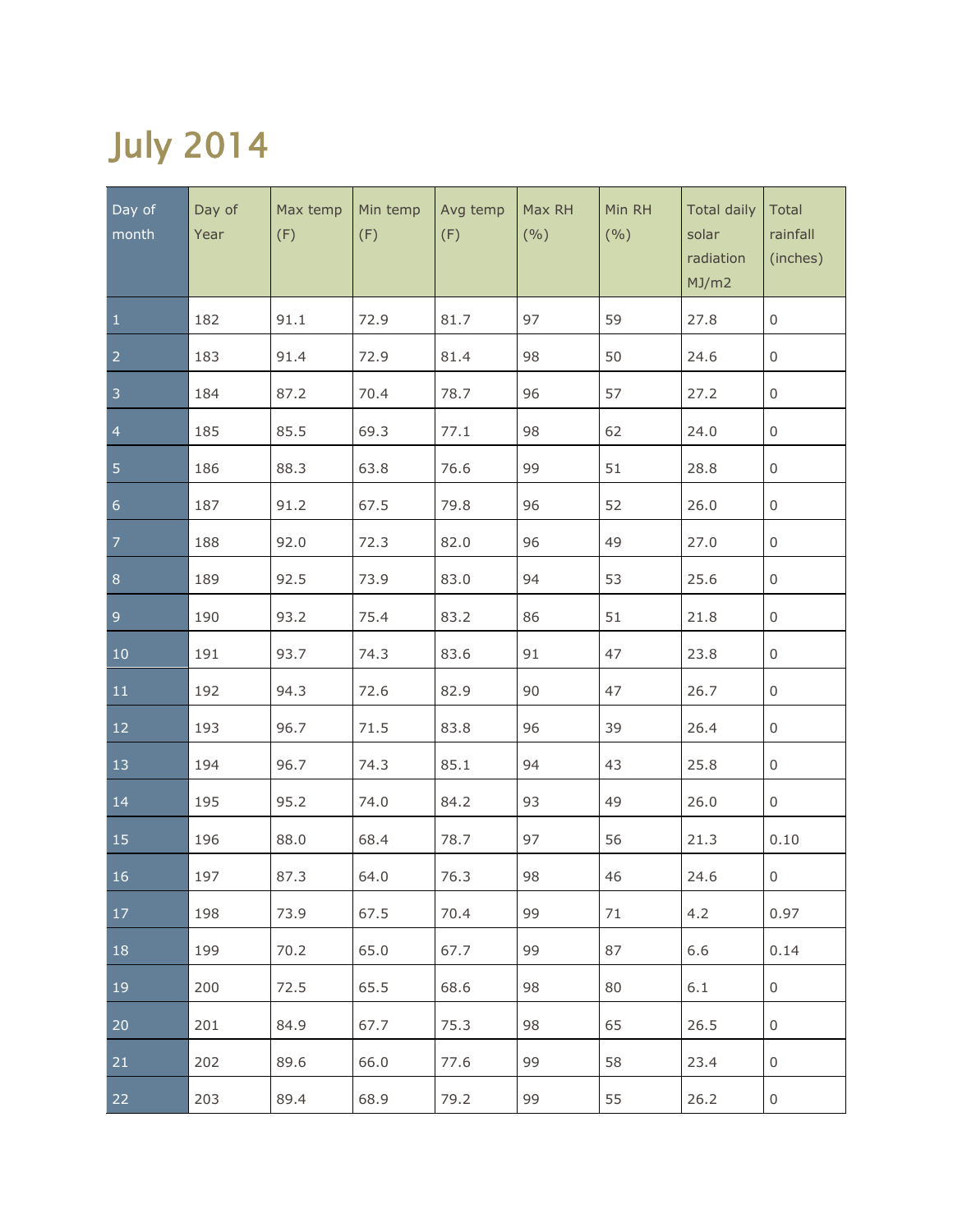| 23 | 204 | 91.0   | 67.9   | 78.0   | 99     | 53     | 23.9   | 0.29           |
|----|-----|--------|--------|--------|--------|--------|--------|----------------|
| 24 | 205 | 87.6   | 66.3   | 76.7   | 99     | 58     | 28.1   | $\overline{0}$ |
| 25 | 206 | $\ast$ | $\ast$ | $\ast$ | $\ast$ | $\ast$ | $\ast$ | $\ast$         |
| 26 | 207 | $\ast$ | $\ast$ | $\ast$ | $\ast$ | $\ast$ | $\ast$ | $\ast$         |
| 27 | 208 | $\ast$ | $\ast$ | $\ast$ | $\ast$ | $\ast$ | $\ast$ | $\ast$         |
| 28 | 209 | $\ast$ | $\ast$ | $\ast$ | $\ast$ | $\ast$ | $\ast$ | $\ast$         |
| 29 | 210 | $\ast$ | $\ast$ | $\ast$ | $\ast$ | $\ast$ | $\ast$ | $\ast$         |
| 30 | 211 | 87.8   | 71.4   | 78.3   | 89     | 64     | 14.7   | $\mathbf 0$    |
| 31 | 212 | 78.8   | 68.2   | 73.0   | 99     | 78     | 6.0    | 2.49           |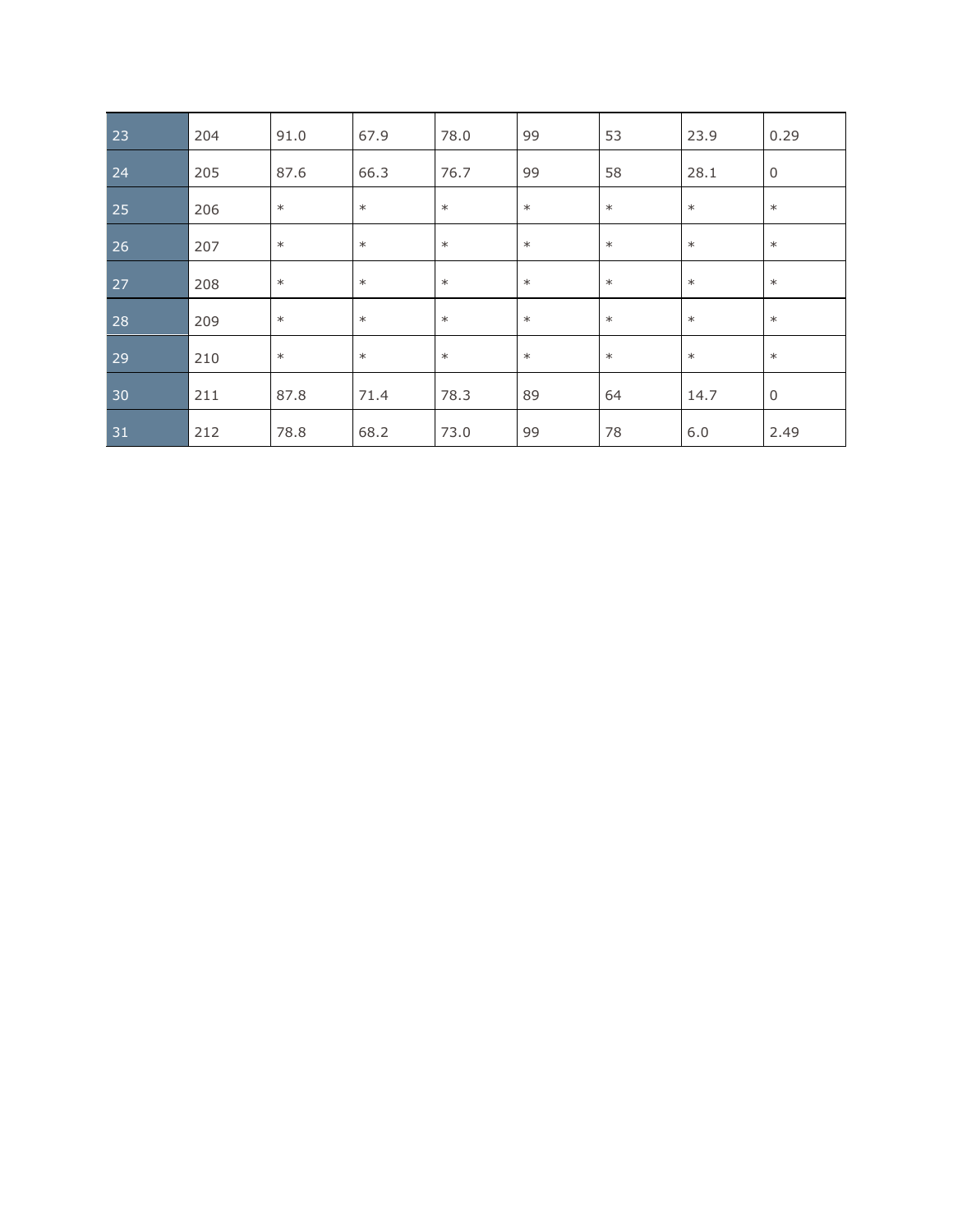## August 2014

| Day of<br>month | Day of<br>Year | Max temp<br>(F) | Min temp<br>(F) | Avg temp<br>(F) | Max RH<br>(9/0) | Min RH<br>(9/0) | <b>Total daily</b><br>solar<br>radiation<br>MJ/m2 | Total<br>rainfall<br>(inches) |
|-----------------|----------------|-----------------|-----------------|-----------------|-----------------|-----------------|---------------------------------------------------|-------------------------------|
| $\mathbf 1$     | 213            | 72.6            | 66.8            | 69.6            | 99              | 88              | 5.9                                               | 0.02                          |
| $\overline{2}$  | 214            | 82.4            | 68.3            | 73.7            | 99              | 71              | 15.0                                              | 0.03                          |
| $\sqrt{3}$      | 215            | 86.9            | 69.3            | 77.5            | 99              | 65              | 22.9                                              | 0.05                          |
| $\overline{4}$  | 216            | 89.7            | 70.6            | 79.6            | 99              | 56              | 25.4                                              | 0                             |
| $\overline{5}$  | 217            | 92.3            | 71.8            | 81.7            | 99              | 50              | 25.6                                              | 0                             |
| $\overline{6}$  | 218            | 92.8            | 75.0            | 83.3            | 97              | 52              | 28.1                                              | 0                             |
| $\overline{7}$  | 219            | 93.1            | 75.5            | 83.6            | 98              | 58              | 25.4                                              | 0                             |
| $\bf 8$         | 220            | 94.1            | 76.8            | 84.5            | 94              | 51              | 26.7                                              | 0                             |
| $\overline{9}$  | 221            | 94.3            | 76.2            | 83.8            | 96              | 53              | 23.0                                              | 0                             |
| $10\,$          | 222            | 94.9            | 74.4            | 84.8            | 97              | 47              | 26.9                                              | 0                             |
| 11              | 223            | 93.3            | 74.9            | 83.3            | 93              | 55              | 22.0                                              | 0                             |
| $12\,$          | 224            | 90.7            | 67.3            | 79.2            | 98              | 34              | 26.8                                              | 0                             |
| 13              | 225            | 87.9            | 61.0            | 74.6            | 98              | 40              | 27.5                                              | 0                             |
| 14              | 226            | 88.1            | 61.6            | 75.7            | 99              | 45              | 26.0                                              | 0                             |
| 15              | 227            | 91.9            | 66.3            | 79.2            | 94              | 50              | 26.0                                              | 0                             |
| 16              | 228            | 95.6            | 74.4            | 84.1            | 95              | 46              | 24.8                                              | 0                             |
| 17              | 229            | 91.2            | 77.4            | 83.9            | 92              | 61              | 22.3                                              | 0                             |
| 18              | 230            | 90.1            | 77.7            | 82.5            | 90              | 65              | 12.8                                              | 0                             |
| 19              | 231            | 93.3            | 71.4            | 81.4            | 97              | 49              | 23.2                                              | 0                             |
| 20              | 232            | 94.6            | 71.6            | 81.9            | 96              | 50              | 24.7                                              | 0                             |
| 21              | 233            | 95.3            | 74.1            | 84.2            | 97              | 47              | 23.7                                              | 0                             |
| 22              | 234            | 96.2            | 74.0            | 84.0            | 97              | 47              | 25.7                                              | 0                             |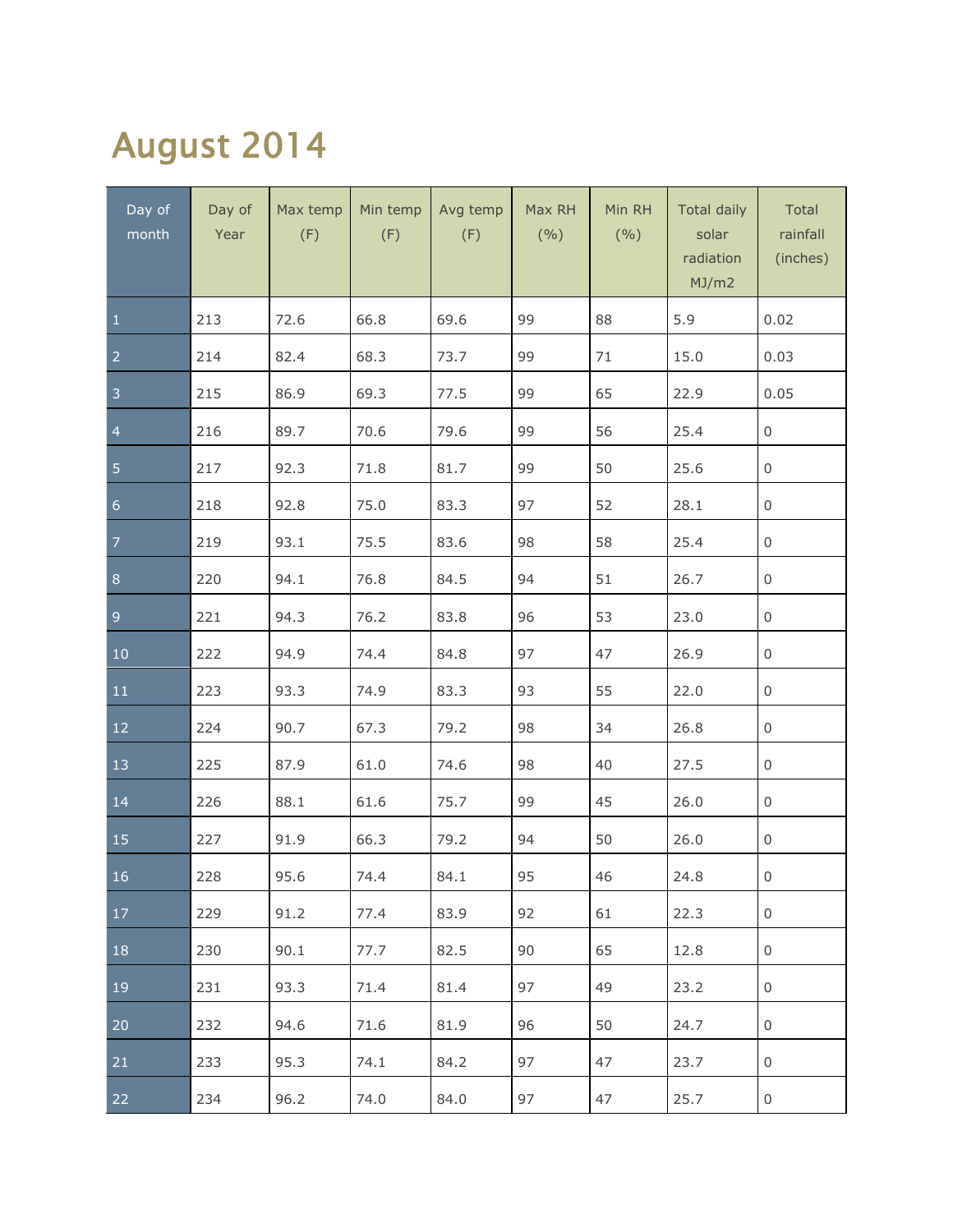| 23           | 235 | 95.8   | 72.7   | 83.5   | 98     | 42     | 25.7   | $\mathbf 0$ |
|--------------|-----|--------|--------|--------|--------|--------|--------|-------------|
| 24           | 236 | 97.0   | 74.9   | 84.3   | 93     | 37     | 25.4   | $\mathbf 0$ |
| 25           | 237 | 96.2   | 71.2   | 83.9   | 96     | 39     | 21.4   | $\mathbf 0$ |
| $ 26\rangle$ | 238 | 93.3   | 72.8   | 82.3   | 96     | 51     | 21.6   | $\mathbf 0$ |
| 27           | 239 | 93.0   | 69.6   | 80.2   | 99     | 34     | 23.9   | $\mathbf 0$ |
| 28           | 240 | $\ast$ | $\ast$ | $*$    | $\ast$ | $\ast$ | $\ast$ | $\ast$      |
| 29           | 241 | $\ast$ | $\ast$ | $\ast$ | $\ast$ | $\ast$ | $\ast$ | $\ast$      |
| 30           | 242 | 89.0   | 70.2   | 79.2   | 96     | 58     | 15.8   | $\mathbf 0$ |
| 31           | 243 | $\ast$ | $\ast$ | $\ast$ | $\ast$ | $\ast$ | $\ast$ | $\ast$      |

\* Station down for maintenance.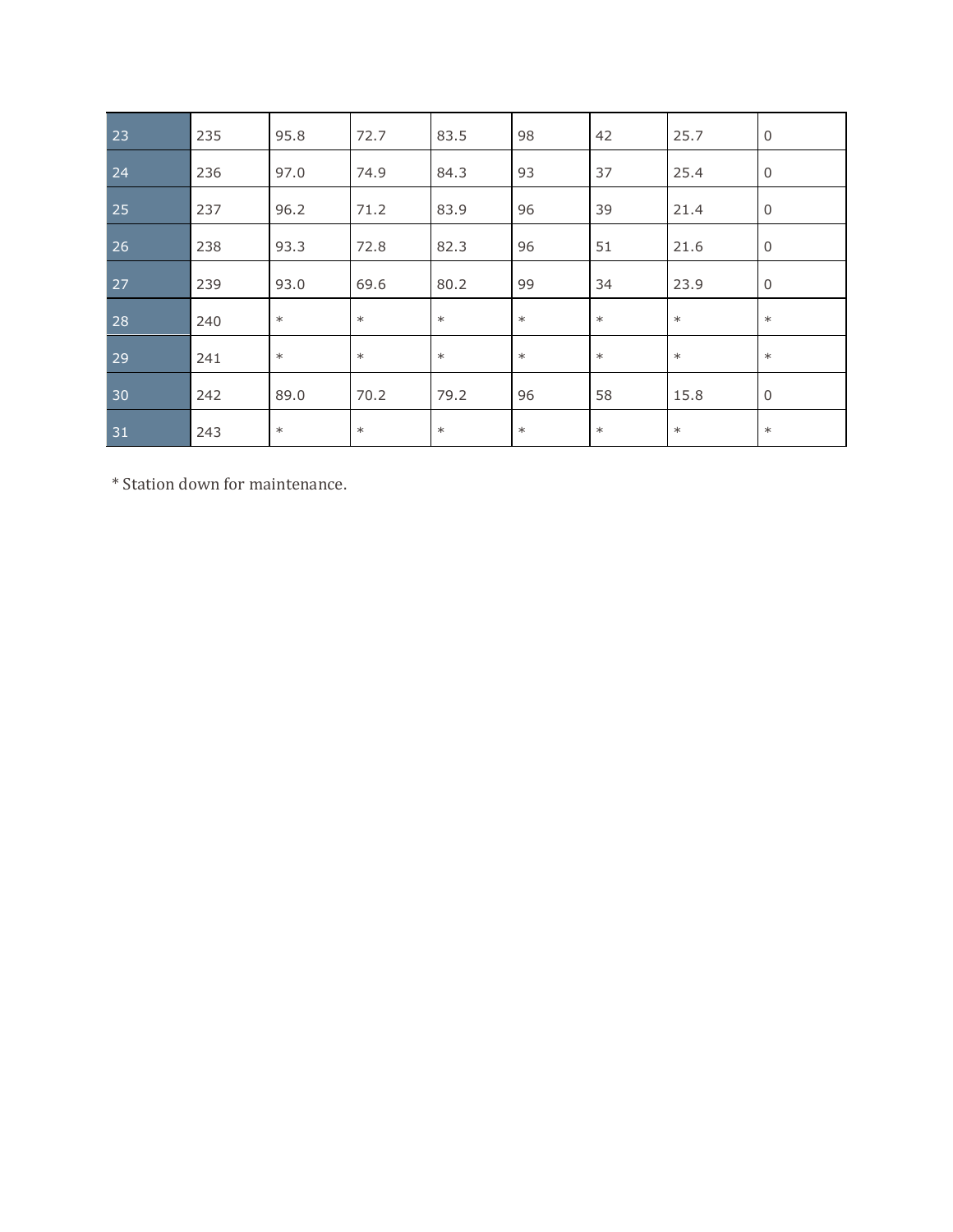## September 2014

| Day of<br>month | Day of<br>Year | Max temp<br>(F) | Min temp<br>(F) | Avg temp<br>(F) | Max RH<br>(9/0) | Min RH<br>(9/0) | <b>Total daily</b><br>solar<br>radiation<br>MJ/m2 | Total<br>rainfall<br>(inches) |
|-----------------|----------------|-----------------|-----------------|-----------------|-----------------|-----------------|---------------------------------------------------|-------------------------------|
| $1\,$           | 244            | 94.7            | 74.8            | 83.9            | 95              | 46              | 24.4                                              | $\mathsf{O}\xspace$           |
| $\overline{2}$  | 245            | 93.0            | 75.1            | 80.4            | 96              | 55              | 17.2                                              | $\mathbf 0$                   |
| $\mathsf 3$     | 246            | 94.6            | 74.9            | 83.4            | 98              | 45              | 24.1                                              | $\mathsf{O}\xspace$           |
| $\overline{4}$  | 247            | 95.8            | 73.7            | 83.1            | 98              | 45              | 23.4                                              | $\mathbf 0$                   |
| $\sqrt{5}$      | 248            | $\ast$          | $\ast$          | $\ast$          | $\ast$          | $\ast$          | $\ast$                                            | $\ast$                        |
| $\sqrt{6}$      | 249            | $\ast$          | $\ast$          | $\ast$          | $\ast$          | $\ast$          | $\ast$                                            | $\ast$                        |
| $\overline{7}$  | 250            | $\ast$          | $\ast$          | $\ast$          | $\ast$          | $\ast$          | $\ast$                                            | $\ast$                        |
| $\bf 8$         | 251            | $\ast$          | $\ast$          | $\ast$          | $\ast$          | $\ast$          | $\ast$                                            | $\ast$                        |
| $\overline{9}$  | 252            | $\ast$          | $\ast$          | $\ast$          | $\ast$          | $\ast$          | $\ast$                                            | $\ast$                        |
| $10\,$          | 253            | $\ast$          | $\ast$          | $\ast$          | $\ast$          | $\ast$          | $\ast$                                            | $\ast$                        |
| ${\bf 11}$      | 254            | $\ast$          | $\ast$          | $\ast$          | $\ast$          | $\ast$          | $\ast$                                            | $\ast$                        |
| $12\,$          | 255            | $\ast$          | $\ast$          | $\ast$          | $\ast$          | $\ast$          | $\ast$                                            | $\ast$                        |
| 13              | 256            | $\ast$          | $\ast$          | $\ast$          | $\ast$          | $\ast$          | $\ast$                                            | $\ast$                        |
| 14              | 257            | $\ast$          | $\ast$          | $\ast$          | $\ast$          | $\ast$          | $\ast$                                            | $\ast$                        |
| 15              | 258            | $\ast$          | $\ast$          | $\ast$          | $\ast$          | $\ast$          | $\ast$                                            | $\ast$                        |
| 16              | 259            | $\ast$          | $\ast$          | $\ast$          | $\ast$          | $\ast$          | $\ast$                                            | $\ast$                        |
| 17              | 260            | $\ast$          | $\ast$          | $\ast$          | $\ast$          | $\ast$          | $\ast$                                            | $\ast$                        |
| 18              | 261            | 85.9            | 69.2            | 75.8            | 98              | 71              | 11.9                                              | 0.03                          |
| 19              | 262            | 86.3            | 65.2            | 75.2            | 99              | 65              | 28.4                                              | $\boldsymbol{0}$              |
| 20              | 263            | 90.3            | 66.9            | 77.8            | 99              | 47              | 22.8                                              | $\boldsymbol{0}$              |
| 21              | 264            | 91.8            | 66.1            | 78.3            | 99              | 46              | 22.9                                              | $\boldsymbol{0}$              |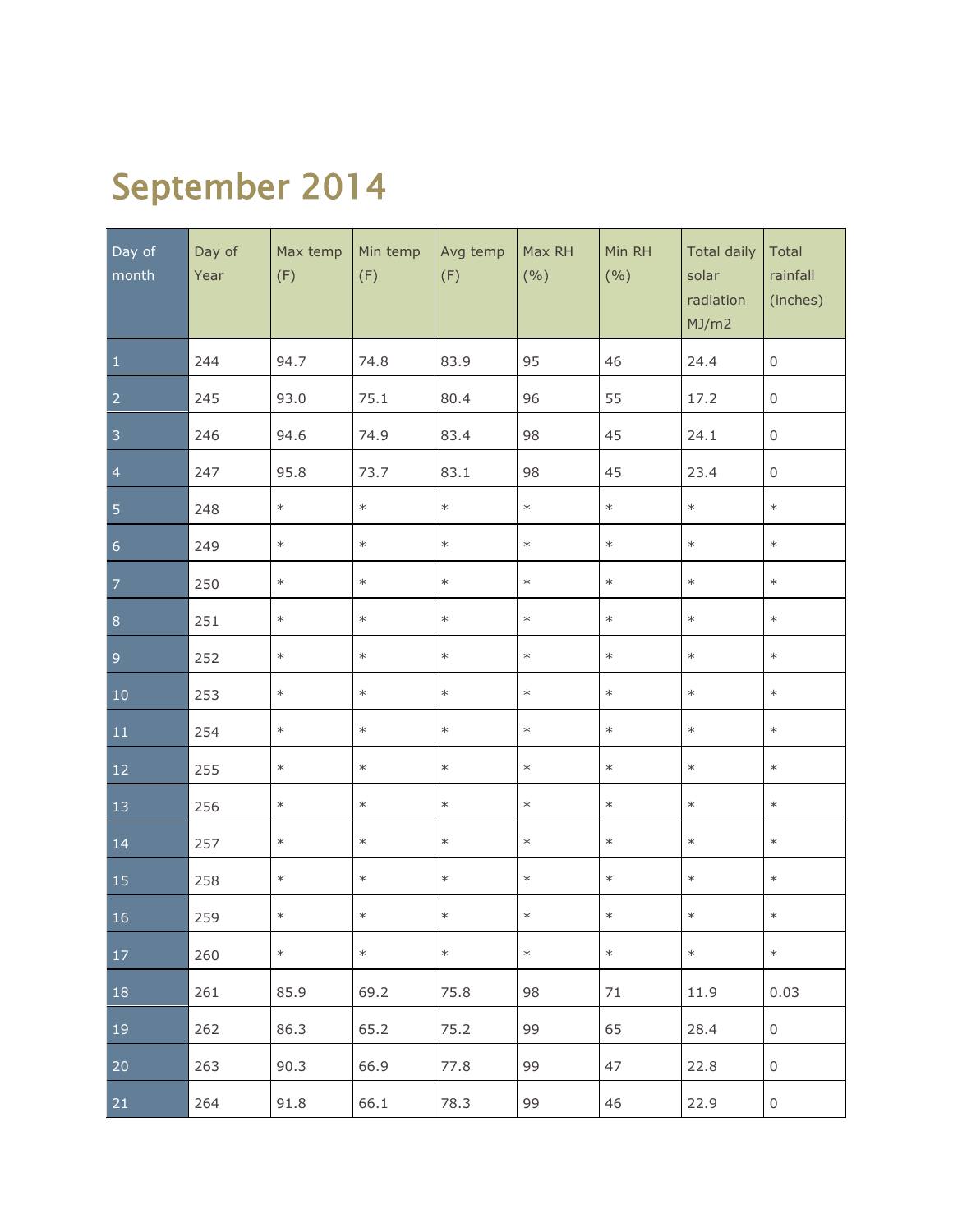| 22 | 265 | 84.3 | 61.8 | 74.7 | 95 | 34 | 23.7 | $\mathbf 0$ |
|----|-----|------|------|------|----|----|------|-------------|
| 23 | 266 | 82.1 | 52.7 | 66.3 | 98 | 34 | 23.7 | $\mathbf 0$ |
| 24 | 267 | 85.3 | 50.0 | 67.6 | 98 | 37 | 24.0 | $\mathbf 0$ |
| 25 | 268 | 86.6 | 55.4 | 71.2 | 98 | 41 | 21.6 | $\mathbf 0$ |
| 26 | 269 | 85.0 | 59.5 | 71.6 | 98 | 42 | 16.6 | $\mathbf 0$ |
| 27 | 270 | 84.5 | 61.1 | 71.6 | 97 | 48 | 15.2 | $\mathbf 0$ |
| 28 | 271 | 85.5 | 66.4 | 74.1 | 93 | 45 | 18.4 | $\mathbf 0$ |
| 29 | 272 | 83.7 | 61.1 | 71.6 | 98 | 63 | 15.6 | $\mathbf 0$ |
| 30 | 273 | 88.9 | 66.0 | 76.8 | 99 | 53 | 18.4 | $\mathbf 0$ |

\* Station down for maintenance.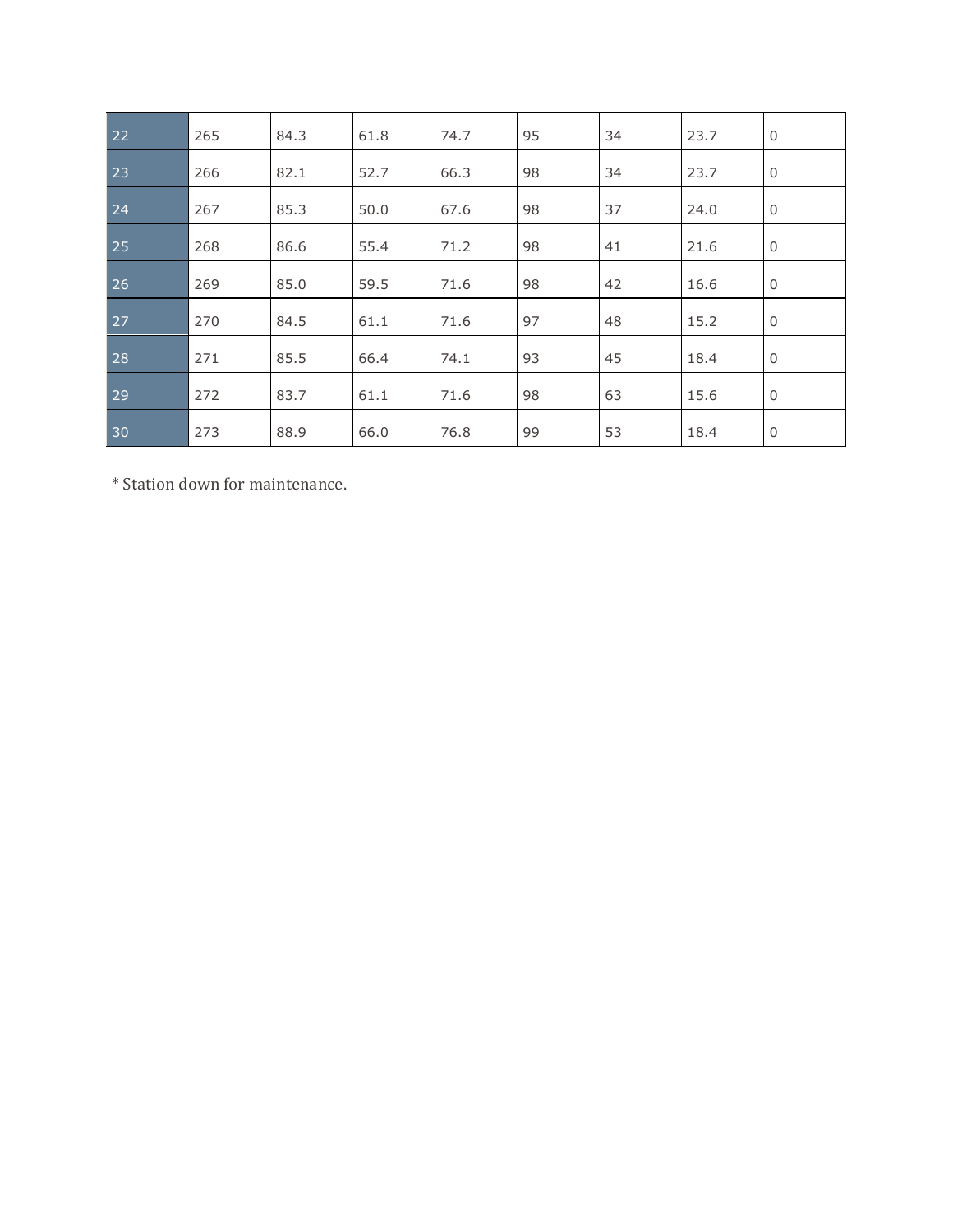#### October 2014

| Day of<br>month  | Day of<br>Year | Max temp<br>(F) | Min temp<br>(F) | Avg temp<br>(F) | Max RH<br>(9/0) | Min RH<br>(9/0) | <b>Total daily</b><br>solar<br>radiation<br>MJ/m2 | Total<br>rainfall<br>(inches) |
|------------------|----------------|-----------------|-----------------|-----------------|-----------------|-----------------|---------------------------------------------------|-------------------------------|
| $\mathbf{1}$     | 274            | 90.8            | 72.1            | 80.2            | 98              | 55              | 18.2                                              | $\boldsymbol{0}$              |
| $\overline{2}$   | 275            | 91.0            | 67.8            | 79.7            | 98              | 57              | 15.0                                              | 1.61                          |
| 3                | 276            | 78.2            | 58.8            | 68.4            | 98              | 36              | 23.7                                              | $\,0\,$                       |
| $\overline{4}$   | 277            | 74.8            | 45.0            | 60.7            | 98              | 25              | 23.6                                              | $\boldsymbol{0}$              |
| 5                | 278            | 81.8            | 56.0            | 67.1            | 81              | 40              | 22.4                                              | $\,0\,$                       |
| $6 \overline{6}$ | 279            | 82.6            | 58.8            | 68.6            | 98              | 49              | 15.9                                              | 0.74                          |
| $\overline{7}$   | 280            | 88.7            | 64.6            | 74.4            | 99              | 63              | 18.3                                              | $\,0\,$                       |
| $\,8\,$          | 281            | 85.2            | 69.3            | 76.5            | 98              | 62              | 15.0                                              | $\boldsymbol{0}$              |
| $\overline{9}$   | 282            | 88.6            | 72.1            | 77.6            | 97              | 50              | 19.5                                              | $\boldsymbol{0}$              |
| $10\,$           | 283            | 88.2            | 70.9            | 78.3            | 97              | 59              | 15.6                                              | $\boldsymbol{0}$              |
| 11               | 284            | 75.5            | 60.8            | 66.7            | 98              | 93              | 2.8                                               | 1.33                          |
| 12               | 285            | 69.8            | 59.1            | 62.6            | 99              | 93              | 2.4                                               | 0.48                          |
| 13               | 286            | 75.0            | 57.5            | 64.9            | 99              | 75              | 4.7                                               | 2.44                          |
| 14               | 287            | 72.1            | 53.3            | 61.3            | 87              | 36              | 21.6                                              | $\boldsymbol{0}$              |
| 15               | 288            | 78.8            | 49.8            | 62.7            | 91              | 36              | 21.0                                              | 0                             |
| $\overline{16}$  | 289            | 84.5            | 52.9            | 66.9            | 98              | 33              | 20.7                                              | $\mathsf 0$                   |
| 17               | 290            | 84.6            | 61.5            | 70.3            | 96              | 48              | 19.9                                              | 0                             |
| 18               | 291            | 77.9            | 59.3            | 68.0            | 99              | 58              | 18.7                                              | 0                             |
| 19               | 292            | 73.3            | 53.1            | 61.5            | 98              | 50              | 19.4                                              | 0                             |
| 20               | 293            | 77.4            | 49.4            | 62.1            | 98              | 49              | 19.0                                              | 0                             |
| 21               | 294            | 79.2            | 52.2            | 65.2            | 98              | 54              | 18.1                                              | 0                             |
| 22               | 295            | 77.1            | 55.2            | 65.0            | 99              | 45              | 18.6                                              | $\boldsymbol{0}$              |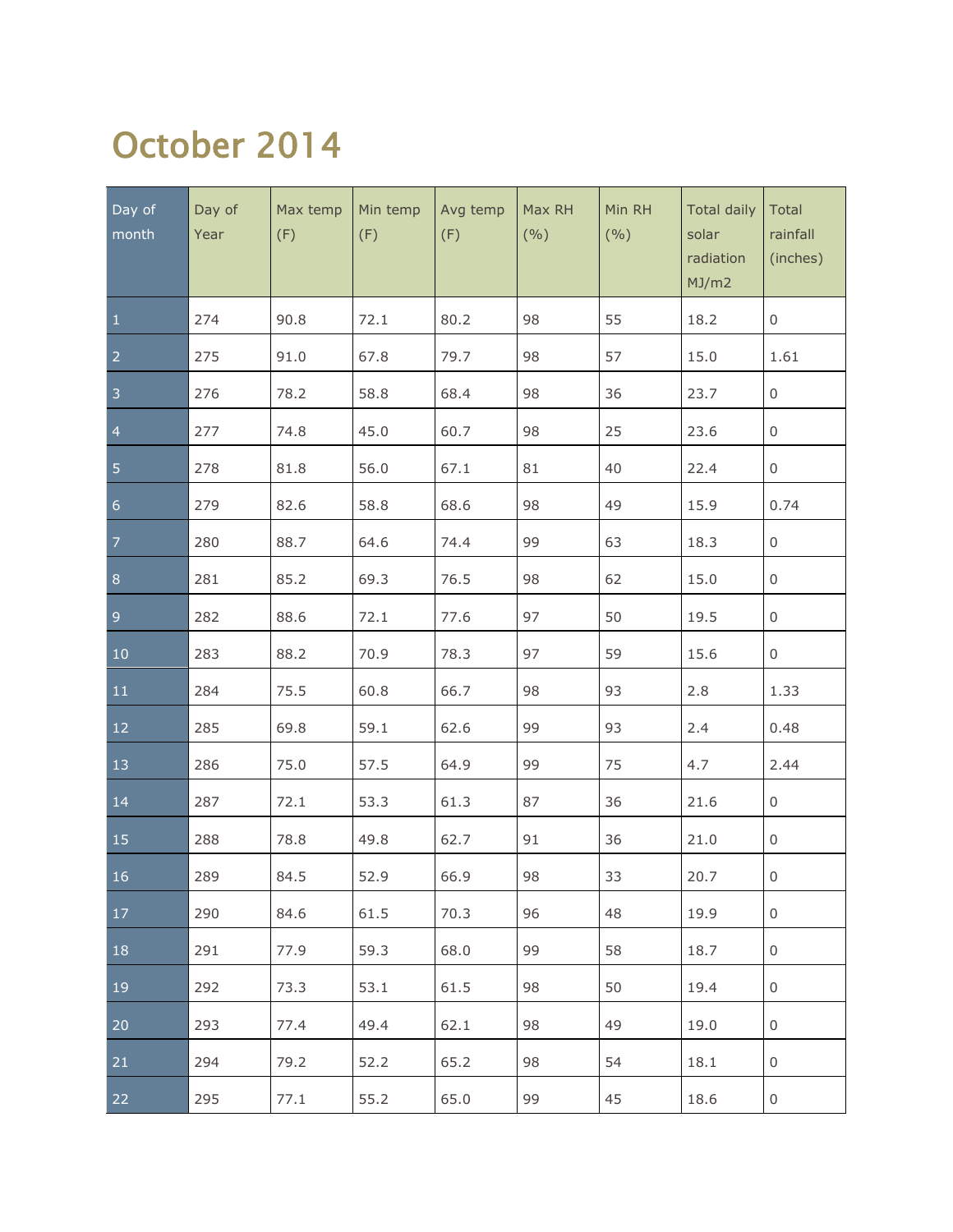| 23 | 296 | 73.2 | 55.1 | 62.0 | 94 | 51 | 14.5 | $\mathbf 0$ |
|----|-----|------|------|------|----|----|------|-------------|
| 24 | 297 | 78.4 | 49.5 | 62.8 | 98 | 51 | 17.9 | $\mathbf 0$ |
| 25 | 298 | 83.9 | 59.2 | 69.7 | 93 | 53 | 17.5 | $\mathbf 0$ |
| 26 | 299 | 84.1 | 61.7 | 71.0 | 92 | 44 | 18.0 | $\mathbf 0$ |
| 27 | 300 | 82.1 | 59.9 | 70.0 | 98 | 48 | 17.4 | $\mathbf 0$ |
| 28 | 301 | 78.3 | 64.3 | 70.3 | 98 | 73 | 8.8  | 0.18        |
| 29 | 302 | 72.9 | 52.5 | 64.4 | 98 | 44 | 17.7 | 0.06        |
| 30 | 303 | 74.9 | 43.5 | 58.3 | 99 | 33 | 17.8 | $\mathbf 0$ |
| 31 | 304 | 66.7 | 48.4 | 57.9 | 92 | 47 | 18.6 | $\mathbf 0$ |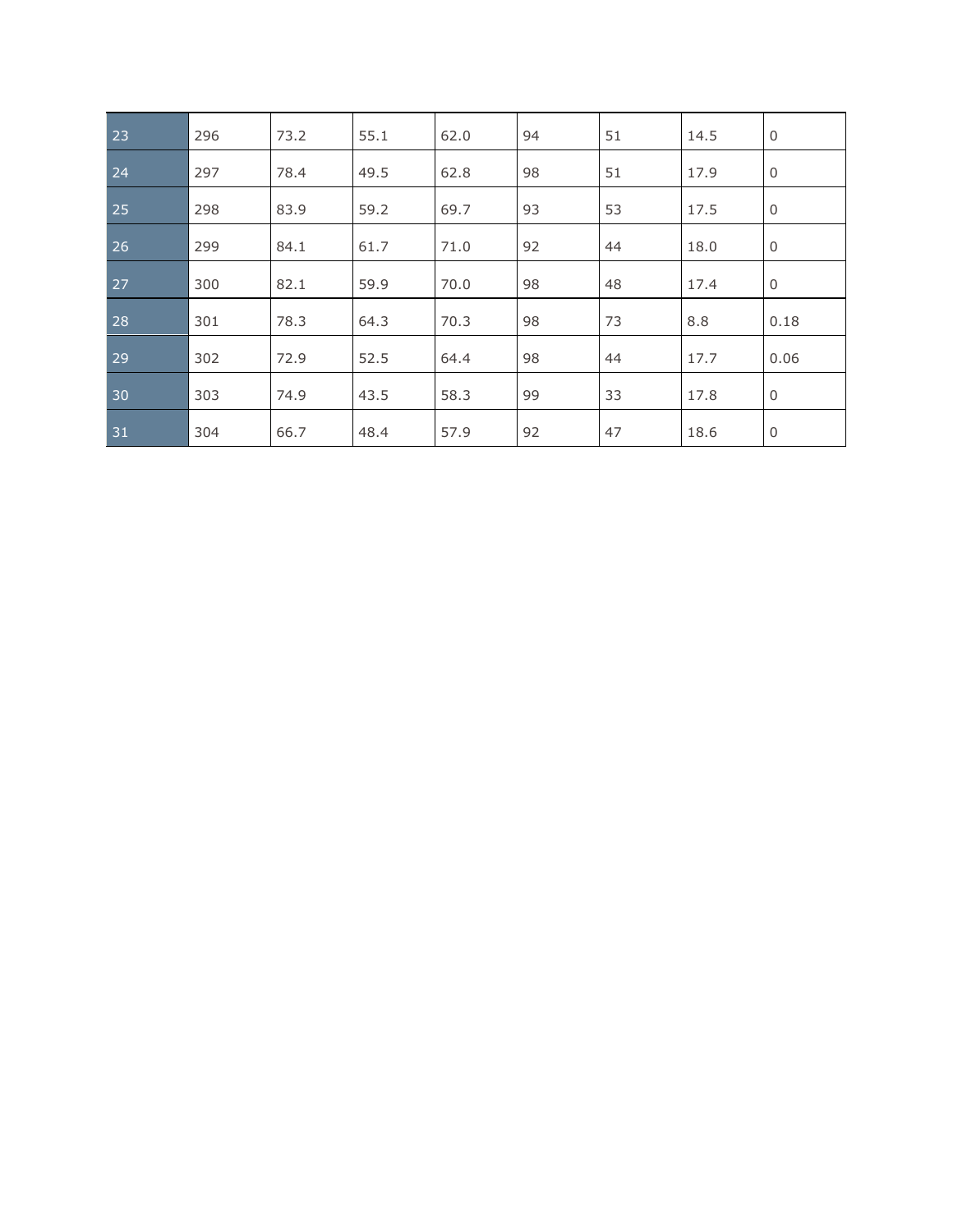#### November 2014

| Day of<br>month | Day of<br>Year | Max temp<br>(F) | Min temp<br>(F) | Avg temp<br>(F) | Max RH<br>(9/0) | Min RH<br>(9/0) | <b>Total daily</b><br>solar<br>radiation<br>MJ/m2 | Total<br>rainfall<br>(inches) |
|-----------------|----------------|-----------------|-----------------|-----------------|-----------------|-----------------|---------------------------------------------------|-------------------------------|
| $\mathbf{1}$    | 305            | 57.9            | 35.7            | 46.0            | 94              | 32              | 19.1                                              | 0                             |
| $\overline{2}$  | 306            | 65.6            | 37.5            | 49.4            | 93              | 37              | 17.3                                              | 0                             |
| $\sqrt{3}$      | 307            | 75.9            | 44.5            | 60.4            | 95              | 57              | 15.9                                              | 0                             |
| $\overline{4}$  | 308            | 73.4            | 58.6            | 63.6            | 97              | 76              | 6.0                                               | 0.18                          |
| 5               | 309            | 58.5            | 56.2            | 57.8            | 99              | 98              | 1.5                                               | 1.79                          |
| $\overline{6}$  | 310            | 68.2            | 50.3            | 58.7            | 99              | 55              | 11.9                                              | $\mathsf{O}\xspace$           |
| $\overline{7}$  | 311            | 63.7            | 38.2            | 50.1            | 95              | 35              | 17.4                                              | 0                             |
| $\bf 8$         | 312            | 63.3            | 43.2            | 53.1            | 96              | 61              | 11.1                                              | $\boldsymbol{0}$              |
| $\overline{9}$  | 313            | 69.9            | 37.4            | 51.6            | 98              | 40              | 17.2                                              | $\boldsymbol{0}$              |
| $10$            | 314            | 75.8            | 46.4            | 60.0            | 95              | 41              | 16.4                                              | $\boldsymbol{0}$              |
| 11              | 315            | 65.0            | 41.0            | 52.8            | 96              | 62              | 7.9                                               | $\boldsymbol{0}$              |
| 12              | 316            | 47.9            | 32.1            | 39.5            | 88              | 49              | 16.0                                              | $\boldsymbol{0}$              |
| 13              | 317            | 37.3            | 26.4            | 33.2            | 78              | 37              | 9.2                                               | $\boldsymbol{0}$              |
| 14              | 318            | 40.5            | 25.0            | 33.3            | 79              | 39              | 8.8                                               | $\boldsymbol{0}$              |
| 15              | 319            | 43.7            | 37.5            | 39.8            | 94              | 56              | 4.6                                               | $\boldsymbol{0}$              |
| 16              | 320            | 41.7            | 37.2            | 39.3            | 98              | 92              | 2.2                                               | 0.22                          |
| 17              | 321            | 44.6            | 26.0            | 34.3            | 91              | 40              | 17.2                                              | 0                             |
| 18              | 322            | 52.3            | 23.6            | 35.4            | 92              | 28              | 16.8                                              | 0                             |
| 19              | 323            | 65.0            | 31.3            | 45.9            | 92              | 48              | 15.7                                              | 0                             |
| 20              | 324            | 68.3            | 47.9            | 56.4            | 98              | 68              | 10.9                                              | 0.03                          |
| 21              | 325            | 62.1            | 56.3            | 58.8            | 99              | 92              | 3.5                                               | 0.28                          |
| 22              | 326            | 70.6            | 56.9            | 62.1            | 98              | 67              | 8.2                                               | 0.54                          |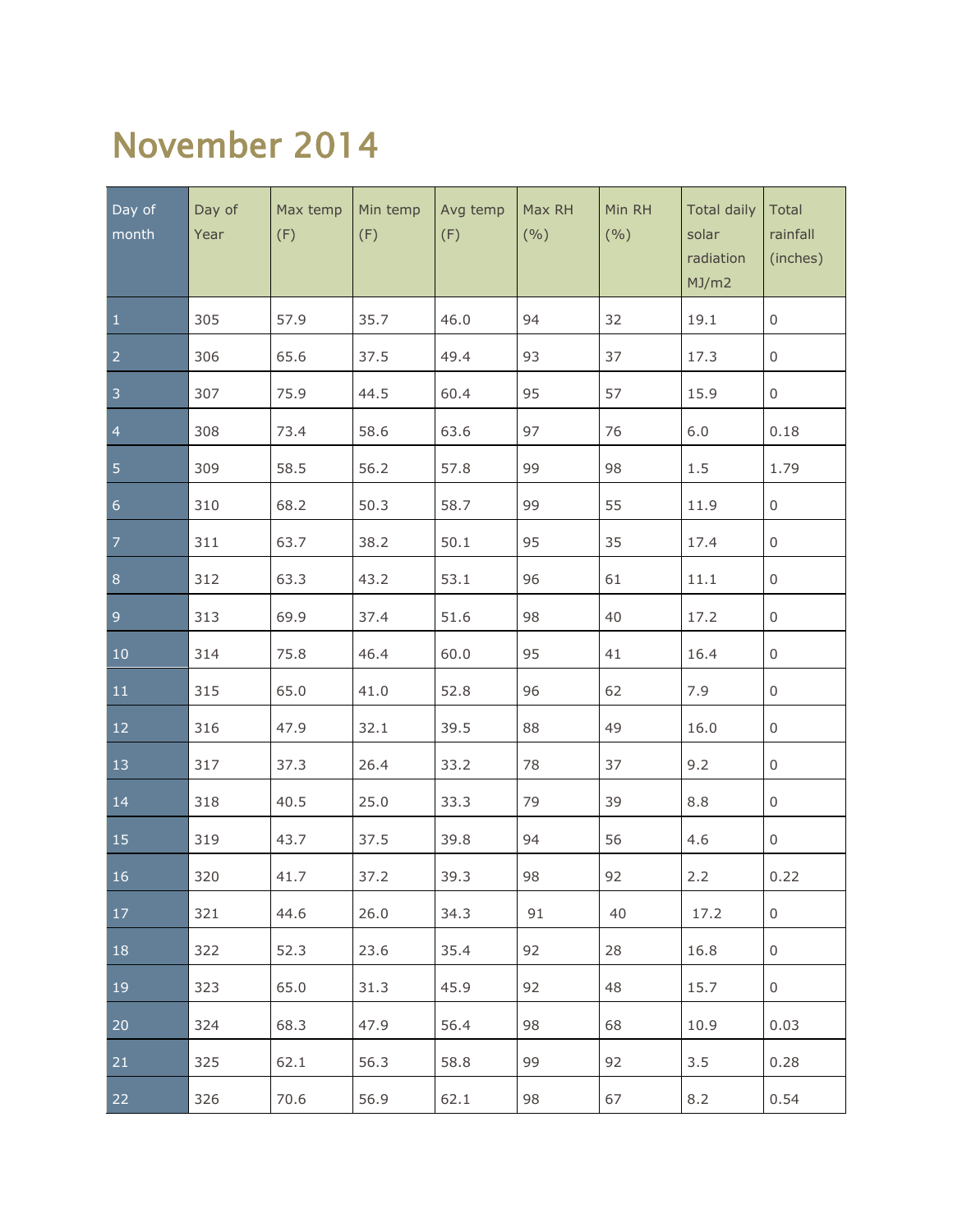| 23 | 327 | 75.3 | 59.7 | 64.8 | 99 | 42 | 12.9 | 0.49        |
|----|-----|------|------|------|----|----|------|-------------|
| 24 | 328 | 61.5 | 40.4 | 51.3 | 88 | 26 | 14.9 | $\mathbf 0$ |
| 25 | 329 | 63.2 | 32.6 | 47.0 | 94 | 25 | 14.4 | $\mathbf 0$ |
| 26 | 330 | 66.9 | 40.0 | 51.3 | 77 | 27 | 15.5 | $\mathbf 0$ |
| 27 | 331 | 60.1 | 38.9 | 47.5 | 81 | 23 | 15.5 | $\mathbf 0$ |
| 28 | 332 | 67.7 | 36.6 | 50.7 | 89 | 54 | 14.9 | $\mathbf 0$ |
| 29 | 333 | 76.3 | 54.1 | 64.1 | 98 | 51 | 13.9 | $\mathbf 0$ |
| 30 | 334 | 76.7 | 61.8 | 68.2 | 93 | 57 | 9.1  | 0           |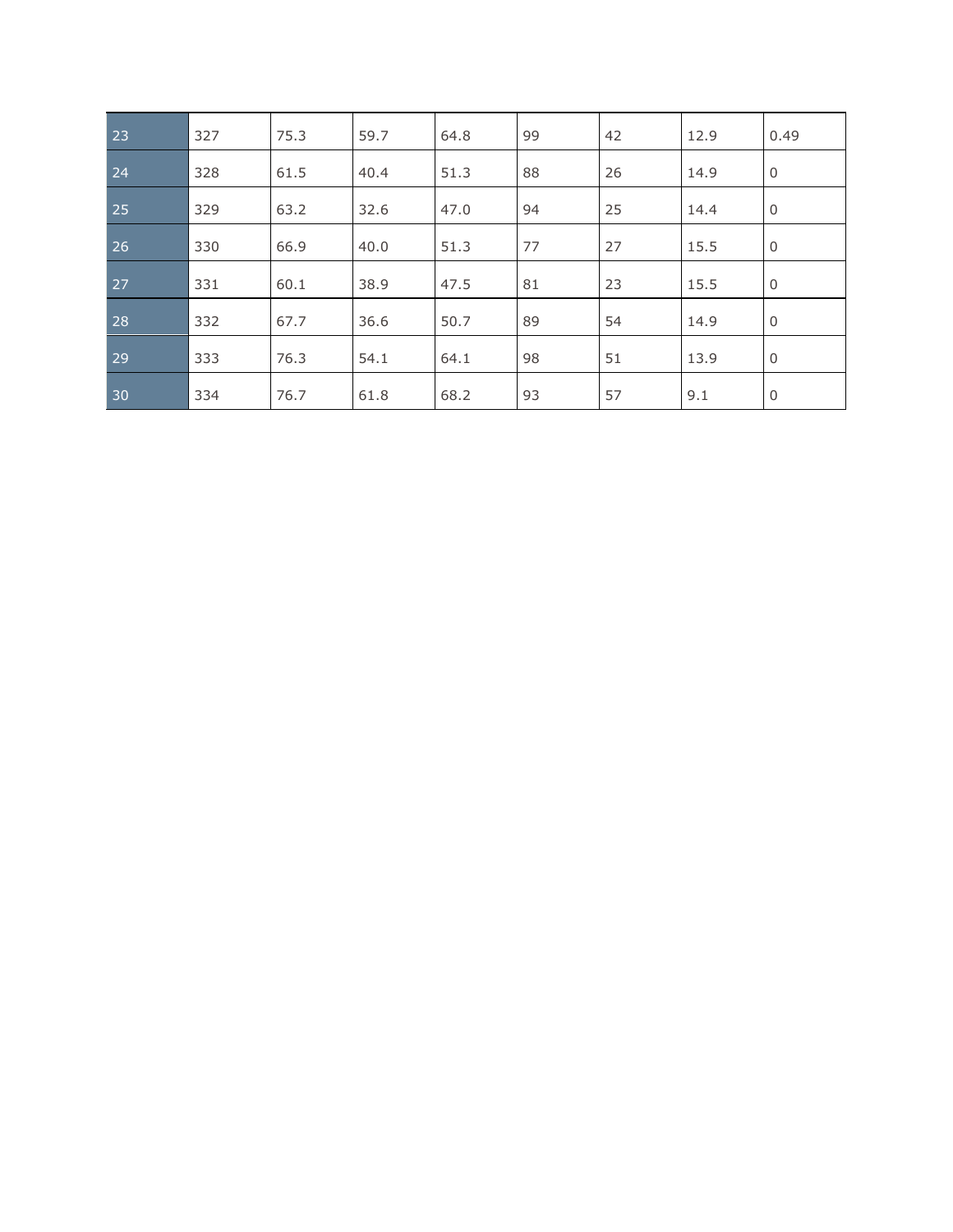#### December 2014

| Day of<br>month | Day of<br>Year | Max temp<br>(F) | Min temp<br>(F) | Avg temp<br>(F) | Max RH<br>(9/0) | Min RH<br>(9/0) | <b>Total daily</b><br>solar<br>radiation<br>MJ/m2 | Total<br>rainfall<br>(inches) |
|-----------------|----------------|-----------------|-----------------|-----------------|-----------------|-----------------|---------------------------------------------------|-------------------------------|
| $\mathbf{1}$    | 335            | 66.0            | 41.5            | 51.3            | 99              | 65              | 5.2                                               | 0                             |
| $\overline{a}$  | 336            | 57.7            | 37.2            | 43.8            | 90              | 49              | 11.5                                              | 0                             |
| 3               | 337            | 62.9            | 46.8            | 54.8            | 99              | 78              | 5.8                                               | 0                             |
| $\overline{4}$  | 338            | 71.4            | 55.3            | 61.0            | 98              | 71              | 7.0                                               | 0                             |
| 5               | 339            | 73.9            | 62.9            | 66.7            | 98              | 77              | 5.8                                               | 0.08                          |
| $\overline{6}$  | 340            | 63.4            | 48.2            | 58.7            | 97              | 68              | 9.2                                               | 0                             |
| $\overline{7}$  | 341            | 55.9            | 43.9            | 49.4            | 99              | 68              | 8.2                                               | $\boldsymbol{0}$              |
| $\bf 8$         | 342            | 64.1            | 36.0            | 48.3            | 98              | 47              | 13.7                                              | 0                             |
| $\overline{9}$  | 343            | 66.5            | 34.4            | 46.6            | 99              | 41              | 12.6                                              | $\boldsymbol{0}$              |
| $10\,$          | 344            | 57.6            | 39.5            | 47.0            | 96              | 63              | 9.6                                               | 0                             |
| 11              | 345            | 54.6            | 47.6            | 50.7            | 99              | 85              | 2.6                                               | 0.18                          |
| $12\,$          | 346            | 63.4            | 49.3            | 55.1            | 100             | 88              | 4.7                                               | 1.15                          |
| 13              | 347            | 70.6            | 50.4            | 58.1            | 99              | 63              | 10.3                                              | $\mathsf{O}$                  |
| 14              | 348            | 70.5            | 56.8            | 63.2            | 96              | 71              | 7.2                                               | $\mathsf{O}$                  |
| 15              | 349            | 69.1            | 55.1            | 64.5            | 94              | 36              | 13.5                                              | 0.03                          |
| 16              | 350            | 53.4            | 37.3            | 46.4            | 91              | 48              | 14.2                                              | $\mathsf 0$                   |
| 17              | 351            | 47.3            | 32.7            | 40.2            | 97              | 74              | 3.6                                               | 0.07                          |
| 18              | 352            | 50.6            | 43.2            | 46.3            | 98              | 92              | 3.2                                               | 0.05                          |
| 19              | 353            | 48.8            | 46.5            | 47.5            | 99              | 95              | 2.1                                               | 0.43                          |
| 20              | 354            | 52.9            | 38.2            | 45.9            | 99              | 77              | 6.1                                               | 0                             |
| 21              | 355            | 50.9            | 34.4            | 43.8            | 99              | 83              | 4.3                                               | 0                             |
| 22              | 356            | 70.4            | 49.8            | 58.1            | 97              | 51              | 8.6                                               | $\boldsymbol{0}$              |